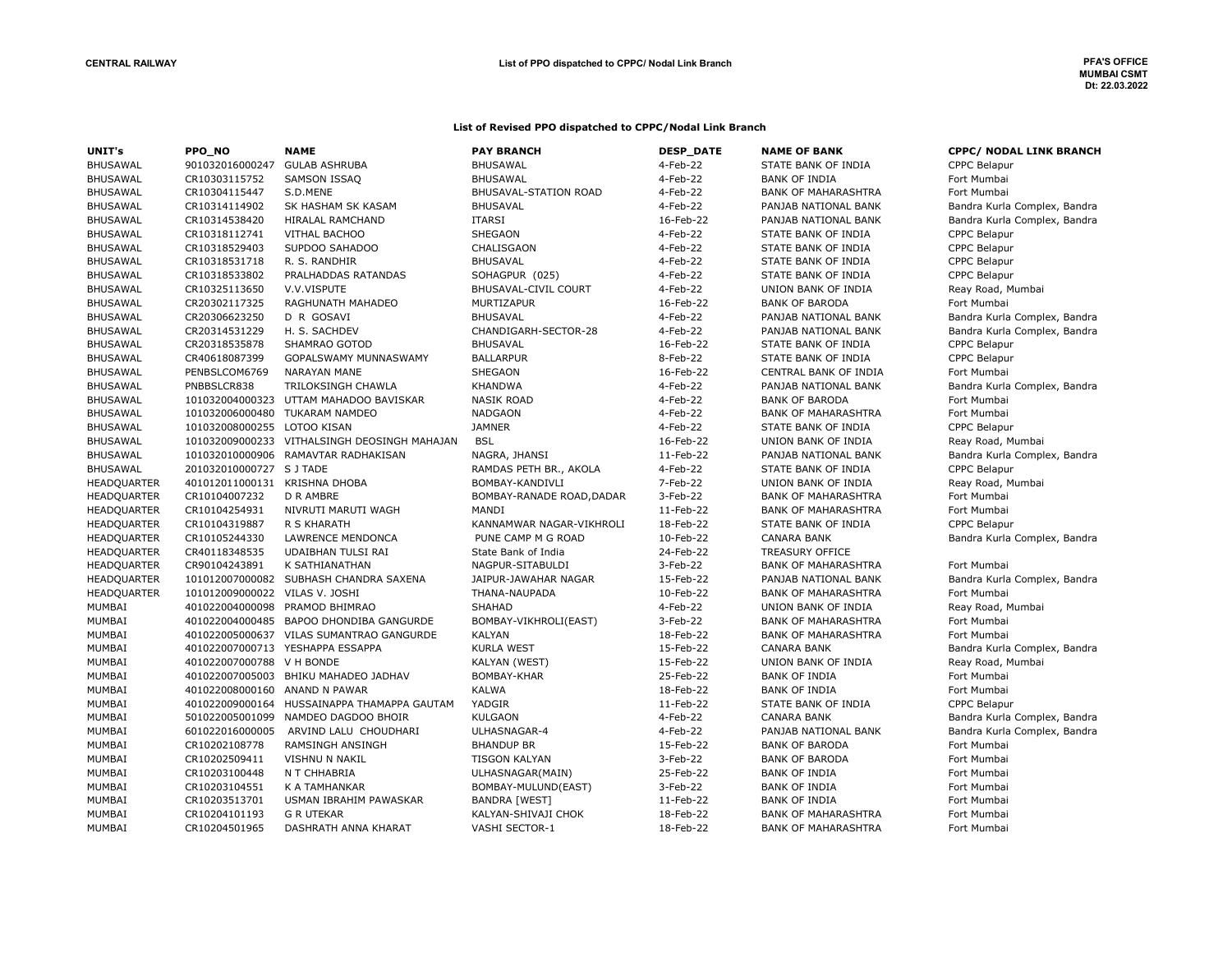| UNIT's        | PPO_NO                         | <b>NAME</b>                                 | <b>PAY BRANCH</b>               | <b>DESP_DATE</b> | <b>NAME OF BANK</b>        | <b>CPPC/ NODAL LINK BRANCH</b> |
|---------------|--------------------------------|---------------------------------------------|---------------------------------|------------------|----------------------------|--------------------------------|
| MUMBAI        | CR10204507733                  | A R PHADKE                                  | PARNAKA, KALYAN                 | 11-Feb-22        | <b>BANK OF MAHARASHTRA</b> | Fort Mumbai                    |
| MUMBAI        | CR10204509133                  | <b>BHIMRAO TATOBA</b>                       | KILOSKAR WADI(003005)           | 11-Feb-22        | <b>BANK OF MAHARASHTRA</b> | Fort Mumbai                    |
| MUMBAI        | CR10205100837                  | ALLAMARAJU KOTESWAR RAO                     | <b>KULGAON BR</b>               | 25-Feb-22        | <b>CANARA BANK</b>         | Bandra Kurla Complex, Bandra   |
| MUMBAI        | CR10205103995                  | JAGDEESH OZA                                | <b>THANE</b>                    | 25-Feb-22        | <b>CANARA BANK</b>         | Bandra Kurla Complex, Bandra   |
| MUMBAI        | CR10205506755                  | <b>BABU BASHIR</b>                          | <b>KALYAN STATION ROAD</b>      | 3-Feb-22         | <b>CANARA BANK</b>         | Bandra Kurla Complex, Bandra   |
| MUMBAI        | CR10205508877                  | J.M.K.RAO                                   | MURBAD RD. KALYAN (W)           | 3-Feb-22         | <b>CANARA BANK</b>         | Bandra Kurla Complex, Bandra   |
| MUMBAI        | CR10206811239                  | <b>BIPAT RAMKISAN</b>                       | BOMBAY-MALAD WEST               | 4-Feb-22         | CENTRAL BANK OF INDIA      | Fort Mumbai                    |
| MUMBAI        | CR10208512282                  | RAMCHARAN LAL                               | MULUND [E] (013)                | 18-Feb-22        | <b>BANK OF BARODA</b>      | Fort Mumbai                    |
| MUMBAI        | CR10209509409                  | K C JOHN                                    | KAITHAKODE                      | 14-Feb-22        | <b>INDIAN BANK</b>         | Fort Mumbai                    |
| MUMBAI        | CR10218509290                  | R R TIWARI                                  | SAIFABAD                        | 3-Feb-22         | STATE BANK OF INDIA        | CPPC Belapur                   |
| MUMBAI        | CR10218810540                  | MANORAMA DASHRATH THAKUR                    | RABALE INDL.AREA                | 15-Feb-22        | STATE BANK OF INDIA        | CPPC Belapur                   |
| MUMBAI        | CR10228501406                  | MOHD ILYAS KHAN                             | CHUNABHATI-BOMBAY               | 3-Feb-22         | <b>BANK OF BARODA</b>      | Fort Mumbai                    |
| MUMBAI        | CR20205506234                  | RAMESH SHAMRAO SATPUTE                      | MURBAD ROAD, KALYAN WEST        | 18-Feb-22        | <b>CANARA BANK</b>         | Bandra Kurla Complex, Bandra   |
| MUMBAI        | CR20208509937                  | <b>B.C.GAWALI</b>                           | <b>KALAMB BR</b>                | 18-Feb-22        | <b>BANK OF BARODA</b>      | Fort Mumbai                    |
| MUMBAI        | CR20217505863                  | RAMCHARAN JUJHARSINGH                       | <b>SION EAST</b>                | 25-Feb-22        | STATE BANK OF INDIA        | <b>CPPC Belapur</b>            |
| MUMBAI        | CR20218521886                  | K K PADMANABHAN                             | ELLICHERRY BR, CANNORE, KERALA. | 25-Feb-22        | STATE BANK OF INDIA        | CPPC Belapur                   |
| MUMBAI        | CR20218810122                  | SHIVAJI SHAMU SHARMA                        | VADUJ BR. SATARA                | 3-Feb-22         | STATE BANK OF INDIA        | <b>CPPC Belapur</b>            |
| MUMBAI        | CR40201108682                  | <b>BHRAMDATTA SAINI</b>                     | PAREL                           | 4-Feb-22         | <b>INDIAN BANK</b>         | Fort Mumbai                    |
| MUMBAI        | CR40202507875                  | JOKHAN ALI SHAIKH                           | <b>RAFIGANJ</b>                 | 3-Feb-22         | <b>BANK OF BARODA</b>      | Fort Mumbai                    |
| MUMBAI        | CR40203108760                  | MARUTI NAMDEO                               | IGATPURI                        | 11-Feb-22        | STATE BANK OF INDIA        | CPPC Belapur                   |
| MUMBAI        | CR40203506179                  | RAGUNATH PANDURANG                          | MALAD E                         | 3-Feb-22         | <b>BANK OF INDIA</b>       | Fort Mumbai                    |
| MUMBAI        | CR40204505011                  | SANJAY SAWLARAM                             | <b>KAMSHET BRANCH</b>           | 15-Feb-22        | <b>BANK OF MAHARASHTRA</b> | Fort Mumbai                    |
| MUMBAI        | CR40204811507                  | <b>SAGEER HUSSIAN</b>                       | SION                            | 25-Feb-22        | <b>BANK OF MAHARASHTRA</b> | Fort Mumbai                    |
| MUMBAI        | CR40205109687                  | CHANDRAKANT S JAWALE                        | VIKHROLII                       | 15-Feb-22        | <b>CANARA BANK</b>         | Bandra Kurla Complex, Bandra   |
| MUMBAI        | CR40205506245                  | DEVIDAS TUKARAM MADVI                       | <b>MUMBARA</b>                  | 15-Feb-22        | <b>CANARA BANK</b>         | Bandra Kurla Complex, Bandra   |
| MUMBAI        | CR40205509607                  | mani telang                                 | ambarnath [w]                   | 25-Feb-22        | <b>CANARA BANK</b>         | Bandra Kurla Complex, Bandra   |
| MUMBAI        | CR40208505435                  | VITHAL GANGARAM PANCHAL                     | <b>GOVANDI DEONAR</b>           | 3-Feb-22         | <b>BANK OF BARODA</b>      | Fort Mumbai                    |
| MUMBAI        | CR40218507314                  | SAMUEL RAMJAS GAIKWAD                       | <b>CHEMBUR BR</b>               | 3-Feb-22         | STATE BANK OF INDIA        | CPPC Belapur                   |
| MUMBAI        | CR40218507499                  | NATHU VITHAL SONAWANE                       | BOMBAY-GOREGAON(WEST)           | 3-Feb-22         | STATE BANK OF INDIA        | <b>CPPC Belapur</b>            |
| MUMBAI        | CR40225108523                  | NAMDEO BARKOO                               | <b>NERAL BR</b>                 | 25-Feb-22        | UNION BANK OF INDIA        | Reay Road, Mumbai              |
| MUMBAI        | CR40225505479                  | BHIMRAO S JAWALE                            | SHAHAD BR,                      | 3-Feb-22         | UNION BANK OF INDIA        | Reay Road, Mumbai              |
| MUMBAI        | CR50204108775                  | L T SATPUTE                                 | AMBARNATH                       | 25-Feb-22        | <b>BANK OF MAHARASHTRA</b> | Fort Mumbai                    |
| MUMBAI        | $\overline{4}$                 | <b>FAKRUDDIN ALI SHER</b>                   | MAZGAON                         | 10-Feb-22        | <b>CANARA BANK</b>         | Bandra Kurla Complex, Bandra   |
| MUMBAI        |                                | 101022004000387 SIDHARAM KHANDOO GHORPADE   | DOMBIVALI (W)                   | 15-Feb-22        | <b>BANK OF MAHARASHTRA</b> | Fort Mumbai                    |
| MUMBAI        | 101022004000710 D V VADNERE    |                                             | <b>TITWALA</b>                  | 11-Feb-22        | <b>BANK OF MAHARASHTRA</b> | Fort Mumbai                    |
| MUMBAI        |                                | 101022005000353 DIGAMBER SRIPAT             | KATEMANIVALI                    | 15-Feb-22        | <b>CANARA BANK</b>         | Bandra Kurla Complex, Bandra   |
| MUMBAI        |                                | 101022005000572 SHABIRKHAN ABDUL KHAN       | <b>GOVANDI BR MB-88</b>         | 4-Feb-22         | <b>BANK OF BARODA</b>      | Fort Mumbai                    |
| MUMBAI        |                                | 101022005000607 BALVIR KISAN PATHAR         | ULHASNAGAR-CAMP NO.IV           | 18-Feb-22        | <b>BANK OF MAHARASHTRA</b> | Fort Mumbai                    |
| MUMBAI        | 101022005000914 POPAT N BUKANE |                                             | BOMBAY-DEONAR COLONY            | 15-Feb-22        | <b>BANK OF MAHARASHTRA</b> | Fort Mumbai                    |
| MUMBAI        |                                | 101022006000115 NAMDEO DAMODHAR VAIRAL      | BOMBAY-MULUND                   | 10-Feb-22        | <b>CANARA BANK</b>         | Bandra Kurla Complex, Bandra   |
| MUMBAI        | 101022006000223 SW VEDI VELOO  |                                             | THANA-KOPRI COLONY              | 3-Feb-22         | <b>CANARA BANK</b>         | Bandra Kurla Complex, Bandra   |
| MUMBAI        | 101022006000486 JAIPAL SINGH   |                                             | <b>BHIND</b>                    | 3-Feb-22         | STATE BANK OF INDIA        | CPPC Belapur                   |
| MUMBAI        | 101022006000688 A K WAGHMARE   |                                             | ULHASNAGAR-CAMP NO.IV           | 14-Feb-22        | <b>BANK OF MAHARASHTRA</b> | Fort Mumbai                    |
| MUMBAI        | 101022006000831 GANAPPA SHETTY |                                             | BOMBAY-TARDEO                   | 11-Feb-22        | <b>BANK OF BARODA</b>      | Fort Mumbai                    |
| MUMBAI        |                                | 101022006000902 JAYALAKSHMI CHANDRASEKHARAN | BOMBAY-VERSOVA                  | 11-Feb-22        | STATE BANK OF INDIA        | <b>CPPC Belapur</b>            |
| MUMBAI        |                                | 101022006001067 JHINKOO PRASAD PRAJAPATI    | BOMBAY-KURLA (WEST)             | 18-Feb-22        | STATE BANK OF INDIA        | CPPC Belapur                   |
| MUMBAI        |                                | 101022007000141 PANDURANG SUBHANA KAMBLE    | <b>CHEMBUR</b>                  | 11-Feb-22        | <b>BANK OF MAHARASHTRA</b> | Fort Mumbai                    |
| MUMBAI        |                                | 101022007000248 MULLA RASHID YASHIN         | <b>URAN</b>                     | 4-Feb-22         | <b>BANK OF MAHARASHTRA</b> | Fort Mumbai                    |
| MUMBAI        |                                | 101022007000341 VISHNU SADASHIV KARDAK      | <b>UPNAGAR</b>                  | 25-Feb-22        | <b>BANK OF MAHARASHTRA</b> | Fort Mumbai                    |
| MUMBAI        |                                | 101022007000442 GANGARAM MUSARAM            | <b>HASAN BAZAR</b>              | 18-Feb-22        | STATE BANK OF INDIA        | CPPC Belapur                   |
| <b>MUMBAI</b> | 101022007000485 B R GARUD      |                                             | BOMBAY-GOVANDI DEOHAR           | 3-Feb-22         | <b>BANK OF BARODA</b>      | Fort Mumbai                    |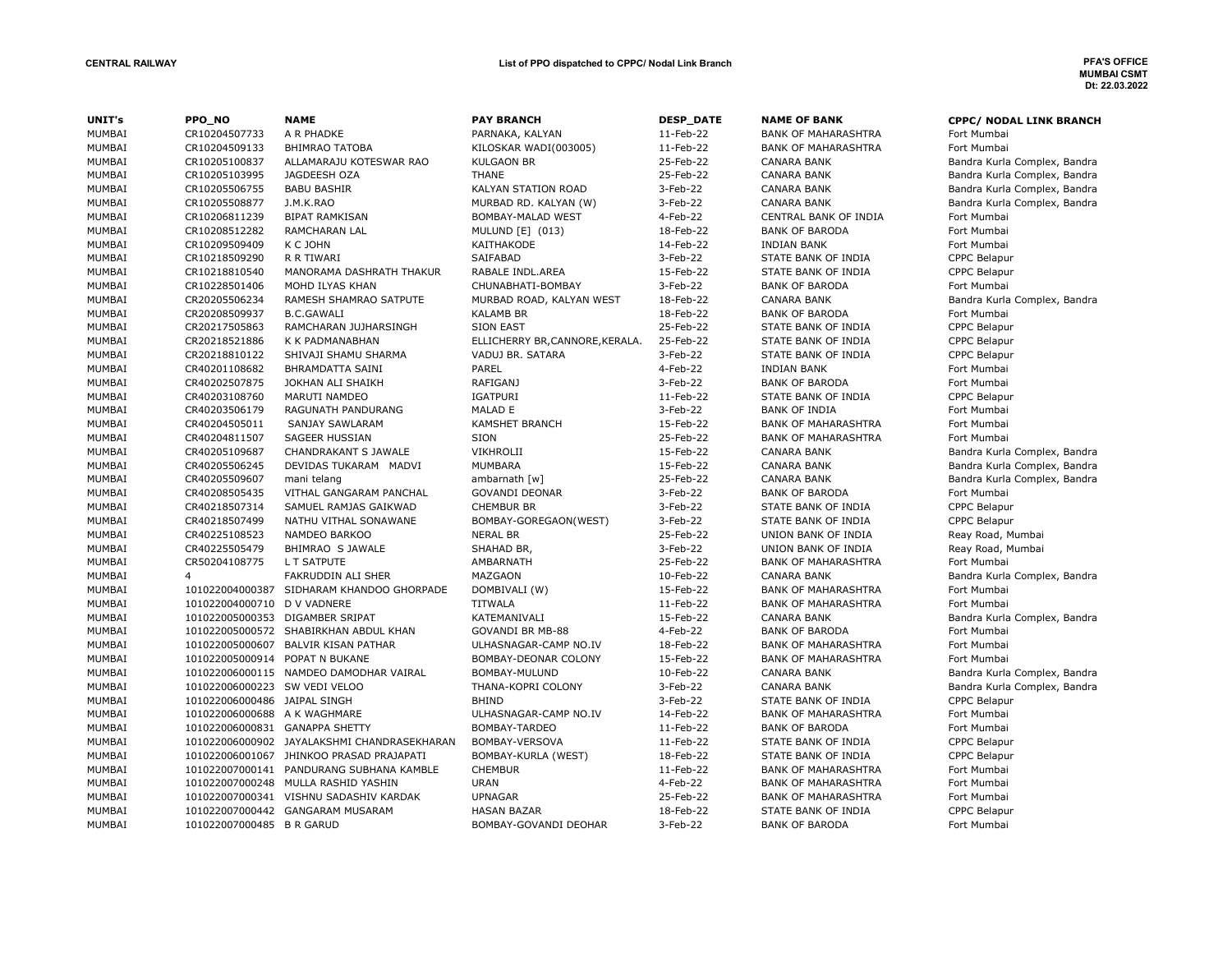| UNIT's        | PPO_NO                         | <b>NAME</b>                                  | <b>PAY BRANCH</b>        | <b>DESP_DATE</b> | <b>NAME OF BANK</b>        | <b>CPPC/ NODAL LINK BRANCH</b> |
|---------------|--------------------------------|----------------------------------------------|--------------------------|------------------|----------------------------|--------------------------------|
| MUMBAI        | 101022007000693                | VINAYAK SHANKAR GAIKWAD                      | BOMBAY-CHEMBUR           | 3-Feb-22         | STATE BANK OF INDIA        | <b>CPPC Belapur</b>            |
| MUMBAI        | 101022007001123                | LINGAYYA LACHAMAYYA                          | PIMPRI CHINCHWAD         | 4-Feb-22         | STATE BANK OF INDIA        | CPPC Belapur                   |
| MUMBAI        | 101022008000296 GOMA GANGOO    |                                              | VASIND                   | 3-Feb-22         | <b>BANK OF BARODA</b>      | Fort Mumbai                    |
| MUMBAI        |                                | 101022008000583 BHIMRAO GENAGEE SAWANT       | <b>KASARA</b>            | 15-Feb-22        | <b>BANK OF MAHARASHTRA</b> | Fort Mumbai                    |
| MUMBAI        | 101022008001015 SURESH LAHANOO |                                              | BOMBAY-CHEMBUR           | 11-Feb-22        | <b>BANK OF MAHARASHTRA</b> | Fort Mumbai                    |
| MUMBAI        |                                | 101022008001019 SUMANT TUKARAM SURVE         | <b>IGATPURI</b>          | 4-Feb-22         | <b>BANK OF BARODA</b>      | Fort Mumbai                    |
| MUMBAI        |                                | 101022008001090 SHIVA RAM DHOLMITE           | <b>NERAL</b>             | 4-Feb-22         | UNION BANK OF INDIA        | Reay Road, Mumbai              |
| MUMBAI        | 101022009000538 JIBANKUMAR DEY |                                              | TISGAON NAKA KALYAN      | 3-Feb-22         | <b>BANK OF BARODA</b>      | Fort Mumbai                    |
| MUMBAI        | 101022009000673 DESHMUKH       |                                              | <b>KALYAN EAST</b>       | 11-Feb-22        | <b>BANK OF INDIA</b>       | Fort Mumbai                    |
| MUMBAI        | 101022009000675 LAXMAN KONDOO  |                                              | <b>NERAL</b>             | 18-Feb-22        | UNION BANK OF INDIA        | Reay Road, Mumbai              |
| MUMBAI        |                                | 101022009000812 NARENDRA VIR SINGH TOMAR     | MURBAD ROAD, KALYAN WEST | 10-Feb-22        | <b>CANARA BANK</b>         | Bandra Kurla Complex, Bandra   |
| MUMBAI        | 101022010000285 KHANDU RAMA    |                                              | MOHONE                   | 3-Feb-22         | <b>CANARA BANK</b>         | Bandra Kurla Complex, Bandra   |
| MUMBAI        | 101022010000580 GEETA C SHINDE |                                              | BOMBAY-DADAR(WEST)       | 3-Feb-22         | <b>BANK OF INDIA</b>       | Fort Mumbai                    |
| MUMBAI        |                                | 101022010000708 ANIS AHMAD SIDDIQUI.         | KALYAN(W)                | 10-Feb-22        | <b>INDIAN BANK</b>         | Fort Mumbai                    |
| MUMBAI        |                                | 101022010000817 TANAJI BALOO HARAD           | <b>KALYAN WEST</b>       | 3-Feb-22         | <b>CANARA BANK</b>         | Bandra Kurla Complex, Bandra   |
| MUMBAI        |                                | 101022010000994 SHANTARAM BABU SHELAR        | KALYAN                   | 10-Feb-22        | <b>CANARA BANK</b>         | Bandra Kurla Complex, Bandra   |
| MUMBAI        | 101022010001309 AMICHAND       |                                              | ULHASNAGAR-4             | 15-Feb-22        | <b>CANARA BANK</b>         | Bandra Kurla Complex, Bandra   |
| MUMBAI        |                                | 101022010001344 GOVIND DATTATRAY             | KALYAN                   | 3-Feb-22         | <b>CANARA BANK</b>         | Bandra Kurla Complex, Bandra   |
| MUMBAI        |                                | 101022011000451 PANDURANG KRISHNA MUNDHE     | DOMBIVLI                 | 4-Feb-22         | <b>CANARA BANK</b>         | Bandra Kurla Complex, Bandra   |
| MUMBAI        |                                | 101022011000482 ASHOK KUMAR RAMJEE BHAGATKAR | <b>KALYAN WEST</b>       | 15-Feb-22        | <b>CANARA BANK</b>         | Bandra Kurla Complex, Bandra   |
| MUMBAI        |                                | 101022012000061 SHANTA PRAFUL KUMAR LAL      | <b>IGATPURI</b>          | 11-Feb-22        | <b>BANK OF BARODA</b>      | Fort Mumbai                    |
| MUMBAI        | 101022012001523 K KRISHNA NAIR |                                              | DOMBIVALI WEST           | 11-Feb-22        | STATE BANK OF INDIA        | CPPC Belapur                   |
| MUMBAI        |                                | 101022013000662 NIVRUTI SHIWAJI GAIKWAD      | <b>KARJAT</b>            | 3-Feb-22         | UNITED COMMERCIAL BANK     | Fort Mumbai                    |
| MUMBAI        |                                | 101022013001599 GAURISHANKAR DADUJI FULE     | STATION RD KALYAN(MAIN)  | 3-Feb-22         | <b>CANARA BANK</b>         | Bandra Kurla Complex, Bandra   |
| MUMBAI        | 101022014000919                | SAHADEO PADOO                                | THAKURLI (E)             | 4-Feb-22         | <b>BANK OF MAHARASHTRA</b> | Fort Mumbai                    |
| MUMBAI        |                                | 201022008000626 RATNAKAR SADASHIV            | <b>IGATPURI</b>          | 25-Feb-22        | <b>BANK OF MAHARASHTRA</b> | Fort Mumbai                    |
| MUMBAI        | 201022009001060 SHANKAR MARUTI |                                              | <b>KALYAN WEST</b>       | 25-Feb-22        | <b>BANK OF MAHARASHTRA</b> | Fort Mumbai                    |
| MUMBAI        | 201022014000376 POPAT MALHARI  |                                              | <b>KASARA</b>            | 3-Feb-22         | <b>BANK OF MAHARASHTRA</b> | Fort Mumbai                    |
| MUMBAI        | 201022014001479 ANANTA PANDOO  |                                              | KACHORI RD.-KARJAT       | 25-Feb-22        | <b>BANK OF INDIA</b>       | Fort Mumbai                    |
| MUMBAI        | 20107010250001                 | NIVRUTI SAKROO                               | <b>ASANGAON</b>          | 17-Feb-22        | <b>BANK OF MAHARASHTRA</b> | Fort Mumbai                    |
| MUMBAI        | 20147010200110                 | SHANKAR SUKHDEO UGHADE                       | <b>KALYAN</b>            | 25-Feb-22        | <b>CANARA BANK</b>         | Bandra Kurla Complex, Bandra   |
| MUMBAI        | 20147010200330                 | <b>SANKAR MUTHU</b>                          | <b>DHARAVI</b>           | 25-Feb-22        | <b>INDIAN OVERSEAS</b>     | Fort Mumbai                    |
| MUMBAI        | 20157010200166                 | MURARI KATARA SHINGAN                        | <b>GHATKOPAR</b>         | 3-Feb-22         | <b>INDIAN BANK</b>         | Fort Mumbai                    |
| MUMBAI        | 20157010201554                 | PRAVIN B SOLANKI                             | MAZGAON                  | 10-Feb-22        | <b>CANARA BANK</b>         | Bandra Kurla Complex, Bandra   |
| <b>NAGPUR</b> | CR10604141964                  | <b>B K NAKLI</b>                             | NAGPUR-NANDANVAN COLONY  | 8-Feb-22         | <b>BANK OF MAHARASHTRA</b> | Fort Mumbai                    |
| <b>NAGPUR</b> | CR10614562817                  | <b>JIWTOO WARREY</b>                         | AMLA                     | 8-Feb-22         | PANJAB NATIONAL BANK       | Bandra Kurla Complex, Bandra   |
| <b>NAGPUR</b> | CR10618141715                  | <b>ABDUL NURKHAN</b>                         | <b>JUNNARDEO</b>         | 8-Feb-22         | STATE BANK OF INDIA        | CPPC Belapur                   |
| <b>NAGPUR</b> | CR20604142935                  | SUKDEO BAJIRAO                               | BHAGWAN NAGAR-NAGPUR.    | 8-Feb-22         | <b>BANK OF MAHARASHTRA</b> | Fort Mumbai                    |
| <b>NAGPUR</b> | PNBNGPCR8414                   | KISHORE JOSHI                                | <b>BHAGWAN NAGAR</b>     | 8-Feb-22         | <b>BANK OF MAHARASHTRA</b> | Fort Mumbai                    |
| <b>NAGPUR</b> | 101062002563204                | VASUDEVAN GOVIND NAIR                        | THAMARAKULAM             | 8-Feb-22         | STATE BANK OF INDIA        | <b>CPPC Belapur</b>            |
| <b>NAGPUR</b> | 101062007000160                | SAMADHAN SURYABHAN                           | <b>BHAGWAN NAGAR</b>     | 8-Feb-22         | <b>BANK OF MAHARASHTRA</b> | Fort Mumbai                    |
| <b>NAGPUR</b> | 101062009000232 INDUL CHAITOO  |                                              | <b>BORDEHI</b>           | 8-Feb-22         | <b>BANK OF MAHARASHTRA</b> | Fort Mumbai                    |
| <b>NAGPUR</b> |                                | 101062009000727 MANMOHAN GULABCHAND PAWAR    | NAGPUR MAIN              | 8-Feb-22         | STATE BANK OF INDIA        | <b>CPPC Belapur</b>            |
| <b>NAGPUR</b> |                                | 101062010000392 YOURAJ ZIBAL GAJBHIYE        | <b>NAGPUR</b>            | 8-Feb-22         | STATE BANK OF INDIA        | CPPC Belapur                   |
| <b>NAGPUR</b> | 20147010650001                 | <b>GANESH MURLIDHAR SHRIVASTAV</b>           | <b>BALLARPUR</b>         | 8-Feb-22         | PANJAB NATIONAL BANK       | Bandra Kurla Complex, Bandra   |
| <b>PUNE</b>   |                                | 401342010000218 DADOO BHAWOO DHIWAR          | DEHU ROAD                | 22-Feb-22        | STATE BANK OF INDIA        | CPPC Belapur                   |
| <b>PUNE</b>   |                                | 401342010000219 DADOO BHAWOO DHIWAR          | POONA-NESS WADIA COLLEGE | 22-Feb-22        | <b>BANK OF BARODA</b>      | Fort Mumbai                    |
| <b>PUNE</b>   |                                | 501342010000344 VIJAY PANDO MORE             | URALIKANCHAN             | 22-Feb-22        | STATE BANK OF INDIA        | <b>CPPC Belapur</b>            |
| <b>PUNE</b>   | 901342008000125                | A. R. DUBEY                                  | <b>BHUSAVAL</b>          | 22-Feb-22        | STATE BANK OF INDIA        | CPPC Belapur                   |
| <b>PUNE</b>   | CR13404700254                  | ULHAS DATTATRAY DESAI                        | <b>KASBA PETH-PUNE</b>   | 22-Feb-22        | <b>BANK OF MAHARASHTRA</b> | Fort Mumbai                    |
| <b>PUNE</b>   | CR23418700513                  | R M B M RAO                                  | POONA-BUND GARDEN.       | 22-Feb-22        | STATE BANK OF INDIA        | <b>CPPC Belapur</b>            |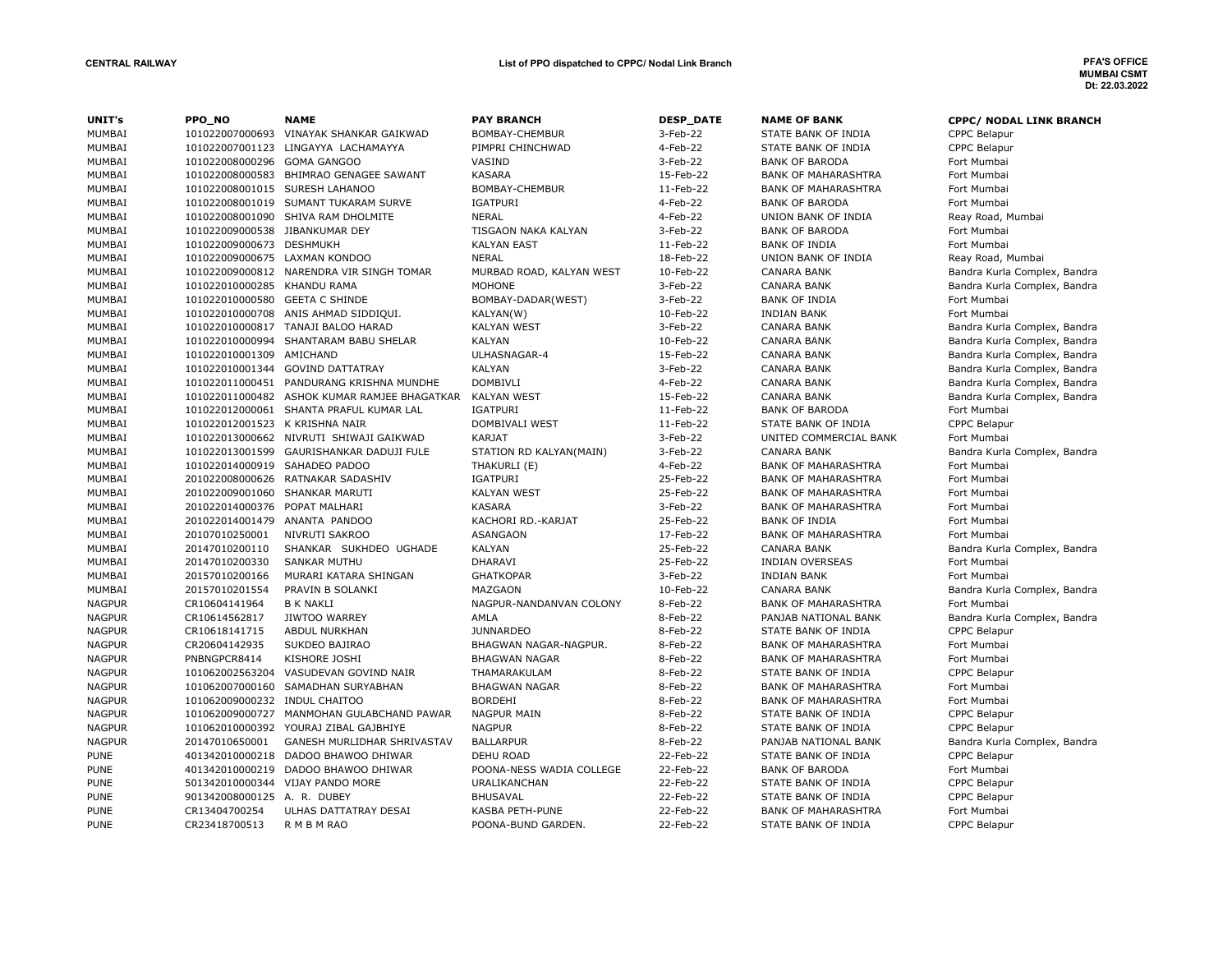| UNIT's             | PPO_NO                         | <b>NAME</b>                                            | <b>PAY BRANCH</b>                                   | <b>DESP_DATE</b> | <b>NAME OF BANK</b>        | CPPC/ NODAL LINK BRANCH      |
|--------------------|--------------------------------|--------------------------------------------------------|-----------------------------------------------------|------------------|----------------------------|------------------------------|
| <b>PUNE</b>        | CR43402700558                  | C K SOMAN                                              | POONA-STATION ROAD                                  | 22-Feb-22        | <b>BANK OF BARODA</b>      | Fort Mumbai                  |
| <b>PUNE</b>        | 101342009000048 P.V. GOPI      |                                                        | TALEGAON-DABHADE                                    | 22-Feb-22        | <b>CANARA BANK</b>         | Bandra Kurla Complex, Bandra |
| <b>PUNE</b>        |                                | 101342015000070 DATTATRAYA H LAD                       | LONAVALA BRANCH                                     | 22-Feb-22        | <b>BANK OF BARODA</b>      | Fort Mumbai                  |
| <b>PUNE</b>        |                                | 101342015000299 KASHINATH R JAGTAP                     | <b>URULI KANCHAN BR</b>                             | 22-Feb-22        | <b>BANK OF INDIA</b>       | Fort Mumbai                  |
| <b>PUNE</b>        |                                | 201342005000583 PANDURANG DHONDU BADEKAR               | <b>DEHU ROAD</b>                                    | 22-Feb-22        | <b>BANK OF INDIA</b>       | Fort Mumbai                  |
| <b>PUNE</b>        |                                | 201342006000033 KERBA EKNATH GAVANE                    | <b>JEUR</b>                                         | 22-Feb-22        | STATE BANK OF INDIA        | CPPC Belapur                 |
| <b>PUNE</b>        | 201342014000420 RAJENDRA LOGO  |                                                        | <b>MUNDHWA</b>                                      | 22-Feb-22        | <b>BANK OF MAHARASHTRA</b> | Fort Mumbai                  |
| <b>PUNE</b>        | 20157013400105                 | <b>BABOO BALAPPA ZENDE</b>                             | <b>PUNE MAIN</b>                                    | 22-Feb-22        | STATE BANK OF INDIA        | <b>CPPC Belapur</b>          |
| <b>SOLAPUR</b>     | 401072007000157 ARUN KASHINATH |                                                        | STATION ROAD BRANCH                                 | 2-Feb-22         | <b>BANK OF MAHARASHTRA</b> | Fort Mumbai                  |
| <b>SOLAPUR</b>     | 401072009000250 MALEKA MASHAK  |                                                        | WADIA HOSPITAL                                      | 2-Feb-22         | <b>BANK OF MAHARASHTRA</b> | Fort Mumbai                  |
| <b>SOLAPUR</b>     | 401072010000407                | SAJJAN SALUNKE                                         | <b>STN RD SUR</b>                                   | 10-Feb-22        | <b>BANK OF MAHARASHTRA</b> | Fort Mumbai                  |
| <b>SOLAPUR</b>     | CR10704154285                  | SADASHIV NAGAPPA KHARATMAL                             | SHOLAPUR-SHOLAPUR CAMP                              | 2-Feb-22         | <b>BANK OF MAHARASHTRA</b> | Fort Mumbai                  |
| <b>SOLAPUR</b>     | CR10704155257                  | <b>KESHAPPA SHIVAPPA</b>                               | <b>DAUND</b>                                        | 2-Feb-22         | <b>BANK OF MAHARASHTRA</b> | Fort Mumbai                  |
| <b>SOLAPUR</b>     | CR10717151984                  | MAHADEO NAMDEO                                         | <b>GULBARGA - STATION BAZAAR</b>                    | 2-Feb-22         | STATE BANK OF INDIA        | CPPC Belapur                 |
| <b>SOLAPUR</b>     | CR20718150986                  | SIKANDAR NURODDIN                                      | SHOLAPUR-TREASURY                                   | 2-Feb-22         | STATE BANK OF INDIA        | CPPC Belapur                 |
| <b>SOLAPUR</b>     | CR20718569314                  | <b>NAGNATH KONDI</b>                                   | <b>DAUND</b>                                        | 2-Feb-22         | STATE BANK OF INDIA        | CPPC Belapur                 |
| <b>SOLAPUR</b>     |                                | 101072009000150 MR. BAJIRAO SHANKAR BHALERAO           | <b>KURDUWADI</b>                                    | 2-Feb-22         | STATE BANK OF INDIA        | CPPC Belapur                 |
| <b>SOLAPUR</b>     |                                | 101072012000459 JAUNUDDIN IBRAHIM                      | <b>SUR SHIVSHAHI</b>                                | 10-Feb-22        | <b>BANK OF MAHARASHTRA</b> | Fort Mumbai                  |
| <b>SOLAPUR</b>     | 101072014000330 C V CHILAJWAR  |                                                        | WADIA HOSPITAL CAMPUS, SOLAPUR                      | 10-Feb-22        | <b>BANK OF MAHARASHTRA</b> | Fort Mumbai                  |
| <b>SOLAPUR</b>     |                                | 201072006000224 S APPA WAGHMARE                        | <b>PANDHARPUR BR</b>                                | 3-Feb-22         | <b>BANK OF BARODA</b>      | Fort Mumbai                  |
| <b>SOLAPUR</b>     |                                | 201072009000085 HUSSENI TIMMANNA                       | YADGIR                                              | 2-Feb-22         | STATE BANK OF INDIA        | CPPC Belapur                 |
| SOLAPUR            |                                | 201072009000166 MR. ARUN PANDURANG BARANGULE KURDUWADI |                                                     | 2-Feb-22         | STATE BANK OF INDIA        | CPPC Belapur                 |
| <b>SOLAPUR</b>     | 201072012000029 B H JOSHI      |                                                        | MAJEREWADI                                          | 10-Feb-22        | <b>BANK OF MAHARASHTRA</b> | Fort Mumbai                  |
| <b>SOLAPUR</b>     |                                | 201072012000413 RUKMANNA SAIBANNA                      | WADIA HOSPITAL                                      | 2-Feb-22         | <b>BANK OF MAHARASHTRA</b> | Fort Mumbai                  |
| <b>SOLAPUR</b>     | 201072015000043 VIJAY TRIMBAK  |                                                        | <b>MADHA</b>                                        | 10-Feb-22        | STATE BANK OF INDIA        | <b>CPPC Belapur</b>          |
| WAO BHUSAWAL       | 101152006000038 B.D.PATIL      |                                                        | BHUSAVAL MAIN BRANCH                                | 11-Feb-22        | STATE BANK OF INDIA        | CPPC Belapur                 |
| WAO BHUSAWAL       |                                | 101152010000083 NANDKISHOR P SOMWANSHI                 | <b>FAIZPUR</b>                                      | 11-Feb-22        | UNION BANK OF INDIA        | Reay Road, Mumbai            |
| WAO BHUSAWAL       |                                | 101152011000042 BABURAO TRIMBAK CHAUDHARI              | BHUSAVAL-MAIN BRANCH                                | 11-Feb-22        | STATE BANK OF INDIA        | <b>CPPC Belapur</b>          |
| WAO BHUSAWAL       | 20157011500072                 | PRAKASH PANDIT ATTARDE                                 | <b>BHUSAWAL</b>                                     | 11-Feb-22        | UNION BANK OF INDIA        | Reay Road, Mumbai            |
| WAO MANMAD         | CR21604220645                  | <b>GAMBHIR KERU</b>                                    | <b>MANMAD</b>                                       | 25-Feb-22        | <b>BANK OF MAHARASHTRA</b> | Fort Mumbai                  |
| WAO MATUNGA        | CR11204187241                  | KASHINATH H. RAUT                                      | <b>CHAUL</b>                                        | 4-Feb-22         | <b>BANK OF MAHARASHTRA</b> | Fort Mumbai                  |
| WAO MATUNGA        | CR11204187704                  | TUKARAM KONDIBA SALEKAR                                | SAIGAON                                             | 25-Feb-22        | <b>BANK OF MAHARASHTRA</b> | Fort Mumbai                  |
| <b>WAO MATUNGA</b> | CR11205187063                  | K D JADHAV                                             | NERUL, NEW BOMBAY                                   | 25-Feb-22        | <b>CANARA BANK</b>         | Bandra Kurla Complex, Bandra |
| <b>WAO MATUNGA</b> | CR11218183661                  | SHRI. NISAR AHMED KHAN                                 | BEST DEPOT KURLA [W] (013)                          | 25-Feb-22        | STATE BANK OF INDIA        | <b>CPPC Belapur</b>          |
| WAO MATUNGA        | CR41201184710                  | SHRI NARAYANRAO HANMANTRAO                             | MULUND E                                            | 25-Feb-22        | <b>INDIAN BANK</b>         | Fort Mumbai                  |
| <b>WAO MATUNGA</b> | CR213                          | SHANTARAM SAYJEE                                       | <b>BADLAPUR</b>                                     | 25-Feb-22        | STATE BANK OF INDIA        | <b>CPPC Belapur</b>          |
| WAO MATUNGA        | 101122004000184                | ABDUS SAMAD A. SATTAR                                  | KALYAN-W                                            | 25-Feb-22        | CENTRAL BANK OF INDIA      | Fort Mumbai                  |
| <b>WAO MATUNGA</b> |                                | 101122006000071 NANA RAGHO MAIRALE                     | <b>TITWALA</b>                                      | 25-Feb-22        | <b>BANK OF MAHARASHTRA</b> | Fort Mumbai                  |
| <b>WAO MATUNGA</b> |                                | 101122008000117 SHARAD LAXMAN SHETYE                   | <b>DELISLE ROAD</b>                                 | 4-Feb-22         | <b>BANK OF MAHARASHTRA</b> | Fort Mumbai                  |
| WAO MATUNGA        | 101122009000017 RATNA SABANNA  |                                                        | BOMBAY-MATUNGA                                      | 25-Feb-22        | CANARA BANK                | Bandra Kurla Complex, Bandra |
| <b>WAO MATUNGA</b> |                                | 101122011000059 N.JANARDHANAN PILLAI                   | DOMBIVILI EAST                                      | 25-Feb-22        | <b>BANK OF INDIA</b>       | Fort Mumbai                  |
| WAO MATUNGA        |                                | 101122012000197 BALKRISHNAN G MALHOTRA                 | <b>ULHASNAGAR</b>                                   | 25-Feb-22        | PANJAB NATIONAL BANK       | Bandra Kurla Complex, Bandra |
| <b>WAO MATUNGA</b> |                                | 201122007000137 KANHAYALAL J ARJITWAR                  | KATEMANIVALI                                        | 4-Feb-22         | <b>CANARA BANK</b>         | Bandra Kurla Complex, Bandra |
| <b>WAO MATUNGA</b> |                                | 201122010000284 PANDURANG RAMA BHURE                   | <b>KALYAN WEST</b>                                  | 25-Feb-22        | <b>BANK OF MAHARASHTRA</b> | Fort Mumbai                  |
| WAO MATUNGA        |                                | 201122011000254 LALSHANKAR R PATIDAR                   | RAJASTHAN-PADWA                                     | 25-Feb-22        | <b>BANK OF BARODA</b>      | Fort Mumbai                  |
| <b>WAO PAREL</b>   | 901132008000134                | ASHOK VITHAL RUKE                                      | BOMBAY-KANDIVLI(W)                                  | 8-Feb-22         | <b>BANK OF BARODA</b>      | Fort Mumbai                  |
| WAO PAREL          | CR11304193596                  | ANANT KRISHNAJI                                        |                                                     | 11-Feb-22        | <b>BANK OF MAHARASHTRA</b> | Fort Mumbai                  |
| <b>WAO PAREL</b>   | CR11304194222                  | RAMPAL MANGOPAL                                        | BOMBAY-L.J.ROAD, MAHIM<br>THANA-KOPRI, THANA(EAST)3 | 11-Feb-22        | <b>BANK OF MAHARASHTRA</b> | Fort Mumbai                  |
| <b>WAO PAREL</b>   | CR11309192479                  | KUPPAN KOVILAM                                         | GINGEL ANANTHAPURAM 060                             | 8-Feb-22         | <b>INDIAN BANK</b>         | Fort Mumbai                  |
| <b>WAO PAREL</b>   | CR41306196374                  | RAMDAYAL ISHWARDIN                                     | ELPHINSTONE ROAD                                    | 15-Feb-22        | STATE BANK OF INDIA        | CPPC Belapur                 |
|                    | CR41318191437                  |                                                        | <b>WORLI</b>                                        | 11-Feb-22        |                            |                              |
| <b>WAO PAREL</b>   |                                | SHANKAR NAMDEO DAVRE                                   |                                                     |                  | STATE BANK OF INDIA        | CPPC Belapur                 |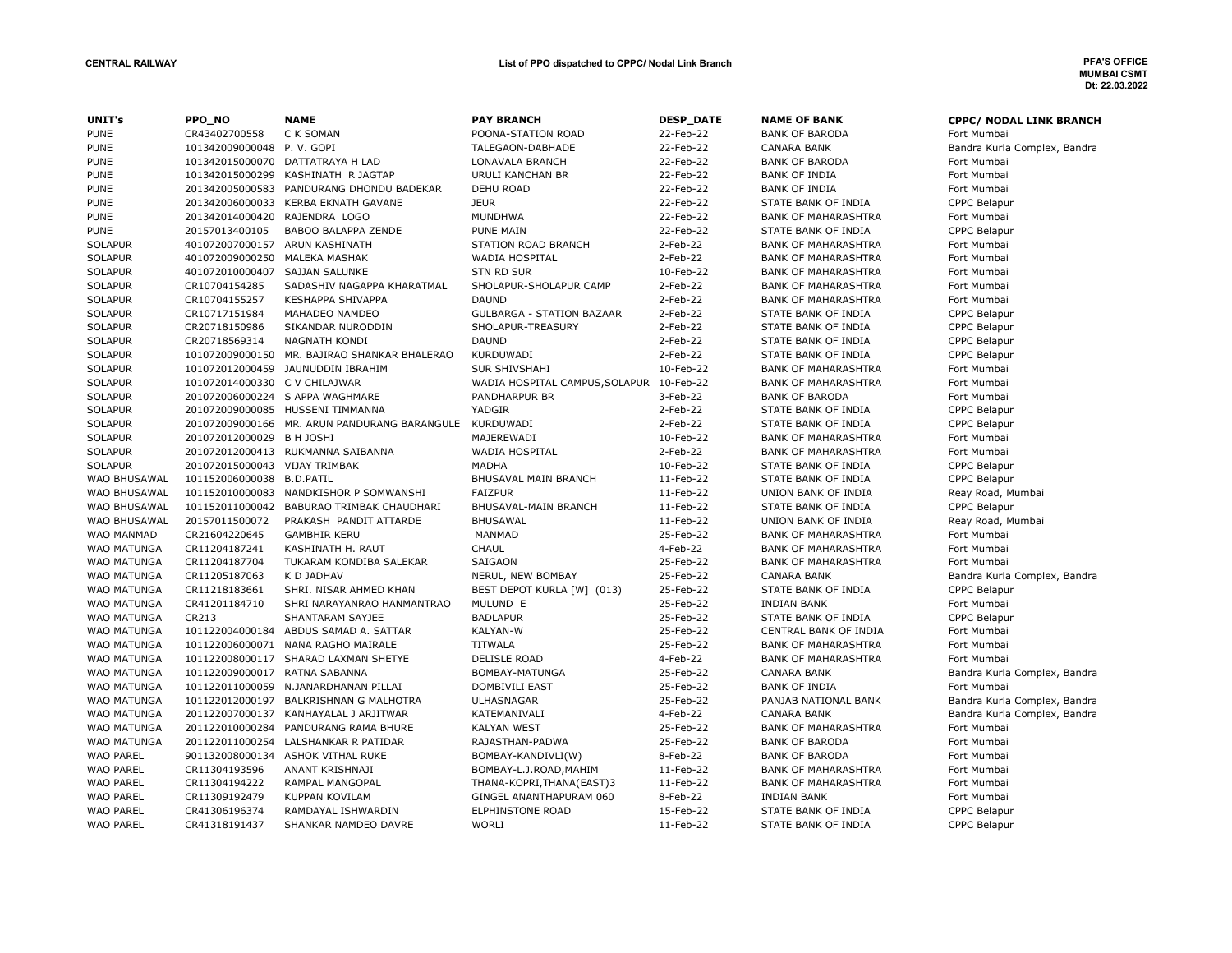| UNIT's           | PPO_NO          | <b>NAME</b>                         | <b>PAY BRANCH</b>                                         | <b>DESP_DATE</b> | <b>NAME OF BANK</b>        | <b>CPPC/ NODAL LINK BRANCH</b> |
|------------------|-----------------|-------------------------------------|-----------------------------------------------------------|------------------|----------------------------|--------------------------------|
| <b>WAO PAREL</b> | PNBWPRWCR2504   | MATASARAN RAMAVATAR                 | PASTAL                                                    | 23-Feb-22        | <b>TREASURY OFFICE</b>     |                                |
| <b>WAO PAREL</b> | PNWPRW2624      | RAMLAL KANLOO                       | Postal, The Sr Accounts Officer.                          | 23-Feb-22        | <b>TREASURY OFFICE</b>     |                                |
| <b>WAO PAREL</b> | W6PPRLOCO175    | M RAMASWAMI                         | MUKKUDAL                                                  | 15-Feb-22        | <b>TREASURY OFFICE</b>     |                                |
| <b>WAO PAREL</b> |                 | 101132010000057 RAMPHER R YADAV     | <b>DHANGHATA</b>                                          | 25-Feb-22        | STATE BANK OF INDIA        | CPPC Belapur                   |
| <b>WAO PAREL</b> | 101132010000165 | SITAPRASAD J UPADHAYA               | PATTI NARENDRAPUR                                         | 23-Feb-22        | UNION BANK OF INDIA        | Reay Road, Mumbai              |
| <b>WAO PAREL</b> |                 | 201132013000084 L. SIVA SUBRAMANIAN | CHERAN MAHADEVI, TIRUNELVELLI 23-Feb-22                   |                  | <b>INDIAN OVERSEAS</b>     | Fort Mumbai                    |
|                  |                 |                                     | List of Original PPO dispatched to CPPC/Nodal Link Branch |                  |                            |                                |
|                  |                 |                                     |                                                           |                  |                            |                                |
| <b>BHUSAWAL</b>  | 20167010301463  | NANDKISHOR UDDHAV                   | CHALISGAON, JALGAON.                                      | 16-Feb-22        | STATE BANK OF INDIA        | CPPC Belapur                   |
| <b>BHUSAWAL</b>  | 20187010300322  | SURESH KHANDOO                      | <b>BHUSAWAL</b>                                           | 7-Feb-22         | <b>BANK OF MAHARASHTRA</b> | Fort Mumbai                    |
| <b>BHUSAWAL</b>  | 20197010300150  | <b>ASHOK HONA</b>                   | <b>MALKAPUR</b>                                           | 7-Feb-22         | STATE BANK OF INDIA        | <b>CPPC Belapur</b>            |
| <b>BHUSAWAL</b>  | 20207010300211  | NATHOO BHIWAJI                      | <b>NANDGAON</b>                                           | 4-Feb-22         | <b>IDBI BANK</b>           | <b>CPPC Belapur</b>            |
| <b>BHUSAWAL</b>  | 20207010300272  | SHANKAR BHAGWAN                     | <b>MALKAPUR</b>                                           | 4-Feb-22         | STATE BANK OF INDIA        | CPPC Belapur                   |
| <b>BHUSAWAL</b>  | 20207010300353  | DEEPAK KUMAR                        | <b>BHUSAWAL</b>                                           | 4-Feb-22         | STATE BANK OF INDIA        | <b>CPPC Belapur</b>            |
| <b>BHUSAWAL</b>  | 20217010300153  | PARIMAL CHANDRA DHALI               | <b>BSL</b>                                                | 4-Feb-22         | PANJAB NATIONAL BANK       | Bandra Kurla Complex, Bandra   |
| <b>BHUSAWAL</b>  | 20217010300668  | SUDHAKAR VASANT CHAUDHARI           | <b>BSL</b>                                                | 8-Feb-22         | UNION BANK OF INDIA        | Reay Road, Mumbai              |
| <b>BHUSAWAL</b>  | 20217010300702  | RAMPRAKASH AGNIHOTRI                | <b>BSL</b>                                                | 4-Feb-22         | <b>IDBI BANK</b>           | <b>CPPC Belapur</b>            |
| <b>BHUSAWAL</b>  | 20217010300703  | BHAGWAN DAS MALAKAR                 | <b>KHANDWA</b>                                            | 7-Feb-22         | <b>BANK OF INDIA</b>       | Fort Mumbai                    |
| <b>BHUSAWAL</b>  | 20217010300704  | BHARATI SADASHIV SONAWANE           | RAILWAY COLONY BSL                                        | 4-Feb-22         | STATE BANK OF INDIA        | CPPC Belapur                   |
| <b>BHUSAWAL</b>  | 20217010300705  | ANIL KUMAR GUPTA                    | <b>BSL</b>                                                | 4-Feb-22         | <b>IDBI BANK</b>           | CPPC Belapur                   |
| <b>BHUSAWAL</b>  | 20217010300706  | ANIL KUMAR RAWAT                    | <b>BSL</b>                                                | 4-Feb-22         | <b>IDBI BANK</b>           | CPPC Belapur                   |
| <b>BHUSAWAL</b>  | 20217010300708  | PRALHAD DHANRAJ PATIL               | <b>BSL</b>                                                | 7-Feb-22         | UNION BANK OF INDIA        | Reay Road, Mumbai              |
| <b>BHUSAWAL</b>  | 20217010300710  | AJAY PAL SINGH CHAUHAN              | <b>BSL</b>                                                | 4-Feb-22         | <b>IDBI BANK</b>           | CPPC Belapur                   |
| <b>BHUSAWAL</b>  | 20217010300711  | <b>RAMHARSH</b>                     | <b>KHANDWA</b>                                            | 4-Feb-22         | STATE BANK OF INDIA        | CPPC Belapur                   |
| <b>BHUSAWAL</b>  | 20217010300712  | DILIP KUMAR RAMPYARE TIWARI         | <b>GOPIGANJ</b>                                           | 4-Feb-22         | STATE BANK OF INDIA        | <b>CPPC Belapur</b>            |
| <b>BHUSAWAL</b>  | 20217010300714  | <b>GANESH SOPAN</b>                 | <b>BSL</b>                                                | 7-Feb-22         | UNION BANK OF INDIA        | Reay Road, Mumbai              |
| <b>BHUSAWAL</b>  | 20217010300715  | SANJAY LAXMAN RAUT                  | <b>BADNERA</b>                                            | 8-Feb-22         | <b>BANK OF MAHARASHTRA</b> | Fort Mumbai                    |
| <b>BHUSAWAL</b>  | 20217010300716  | BHAURAO DHANGO GOLE                 | <b>BSL</b>                                                | 4-Feb-22         | <b>CANARA BANK</b>         | Bandra Kurla Complex, Bandra   |
| <b>BHUSAWAL</b>  | 20217010300717  | SURYABHAN BALIRAM                   | <b>NASHIK</b>                                             | 8-Feb-22         | <b>BANK OF BARODA</b>      | Fort Mumbai                    |
| <b>BHUSAWAL</b>  | 20217010300718  | RAJESH PAL SINGH                    | <b>BSL</b>                                                | 4-Feb-22         | PANJAB NATIONAL BANK       | Bandra Kurla Complex, Bandra   |
| <b>BHUSAWAL</b>  | 20217010300719  | KAILASH CHANDRA KHARE               | RAILWAY COLONY BSL                                        | 4-Feb-22         | STATE BANK OF INDIA        | CPPC Belapur                   |
| <b>BHUSAWAL</b>  | 20217010300720  | SAJIDULLAH KHAN                     | <b>BSL</b>                                                | 8-Feb-22         | UNION BANK OF INDIA        | Reay Road, Mumbai              |
| <b>BHUSAWAL</b>  | 20217010300721  | PREMNARAYAN KURMI                   | <b>BSL</b>                                                | 4-Feb-22         | PANJAB NATIONAL BANK       | Bandra Kurla Complex, Bandra   |
| <b>BHUSAWAL</b>  | 20217010300722  | <b>DHANANJAY MULEY</b>              | <b>RAMDESPETH</b>                                         | 4-Feb-22         | STATE BANK OF INDIA        | <b>CPPC Belapur</b>            |
| <b>BHUSAWAL</b>  | 20217010300724  | <b>RAMDAS PANDOO</b>                | <b>GHOTI</b>                                              | 7-Feb-22         | <b>BANK OF INDIA</b>       | Fort Mumbai                    |
| <b>BHUSAWAL</b>  | 20227010300001  | ANWAR KHAN NABI KHAN                | <b>BHUSAWAL</b>                                           | 7-Feb-22         | <b>BANK OF MAHARASHTRA</b> | Fort Mumbai                    |
| <b>BHUSAWAL</b>  | 20227010300002  | DILIP DHARMA                        | AKOLA II                                                  | 4-Feb-22         | <b>CANARA BANK</b>         | Bandra Kurla Complex, Bandra   |
| <b>BHUSAWAL</b>  | 20227010300003  | <b>CHANDAN SARKAR</b>               | RAILWAY COLONY BHUSAWAL                                   | 4-Feb-22         | STATE BANK OF INDIA        | <b>CPPC Belapur</b>            |
| <b>BHUSAWAL</b>  | 20227010300004  | ASHOK RAMCHANDRA                    | <b>BHUSAWAL</b>                                           | 7-Feb-22         | UNION BANK OF INDIA        | Reay Road, Mumbai              |
| <b>BHUSAWAL</b>  | 20227010300005  | RAMNARAYAN SHUKLA                   | DHANIAMAU                                                 | 7-Feb-22         | UNION BANK OF INDIA        | Reay Road, Mumbai              |
| <b>BHUSAWAL</b>  | 20227010300006  | YASHAWANT DAMU SONAWANE             | <b>BHUSAWAL</b>                                           | 7-Feb-22         | CENTRAL BANK OF INDIA      | Fort Mumbai                    |
| <b>BHUSAWAL</b>  | 20227010300007  | SHRIKRISHNA DINANATH                | MAKHMALABAD                                               | 4-Feb-22         | STATE BANK OF INDIA        | CPPC Belapur                   |
| <b>BHUSAWAL</b>  | 20227010300008  | SANJIVANI UMESH VAIDYA              | <b>BHUSAWAL</b>                                           | 7-Feb-22         | <b>BANK OF INDIA</b>       | Fort Mumbai                    |
| <b>BHUSAWAL</b>  | 20227010300009  | DILIP NATOO RANE                    | <b>BHUSAWAL</b>                                           | 7-Feb-22         | CENTRAL BANK OF INDIA      | Fort Mumbai                    |
| <b>BHUSAWAL</b>  | 20227010300010  | DILIP LAXMAN                        | <b>NAGPUR</b>                                             | 7-Feb-22         | <b>BANK OF MAHARASHTRA</b> | Fort Mumbai                    |
| <b>BHUSAWAL</b>  | 20227010300011  | MOHAMMAD ARIF                       | <b>BHUSAWAL</b>                                           | 7-Feb-22         | CENTRAL BANK OF INDIA      | Fort Mumbai                    |
| <b>BHUSAWAL</b>  | 20227010300012  | PRAKASH NAGORAO KAMBLE              | <b>PARAS</b>                                              | 4-Feb-22         | STATE BANK OF INDIA        | CPPC Belapur                   |
| <b>BHUSAWAL</b>  | 20227010300013  | <b>GHANSHYAM RAMKISAN</b>           | <b>KHANDWA</b>                                            | 4-Feb-22         | STATE BANK OF INDIA        | <b>CPPC Belapur</b>            |
| <b>BHUSAWAL</b>  | 20227010300014  | RAJBAHADURSINGH CHHOTESINGH         | <b>BHUSAWAL</b>                                           | 4-Feb-22         | PANJAB NATIONAL BANK       | Bandra Kurla Complex, Bandra   |
| <b>BHUSAWAL</b>  | 20227010300015  | FRANKLIN PHILIP                     | <b>BHUSAWAL</b>                                           | 7-Feb-22         | <b>BANK OF MAHARASHTRA</b> | Fort Mumbai                    |
| <b>BHUSAWAL</b>  | 20227010300016  | MAHADU DEOCHAND                     | KANDARI                                                   | 7-Feb-22         | UNION BANK OF INDIA        | Reay Road, Mumbai              |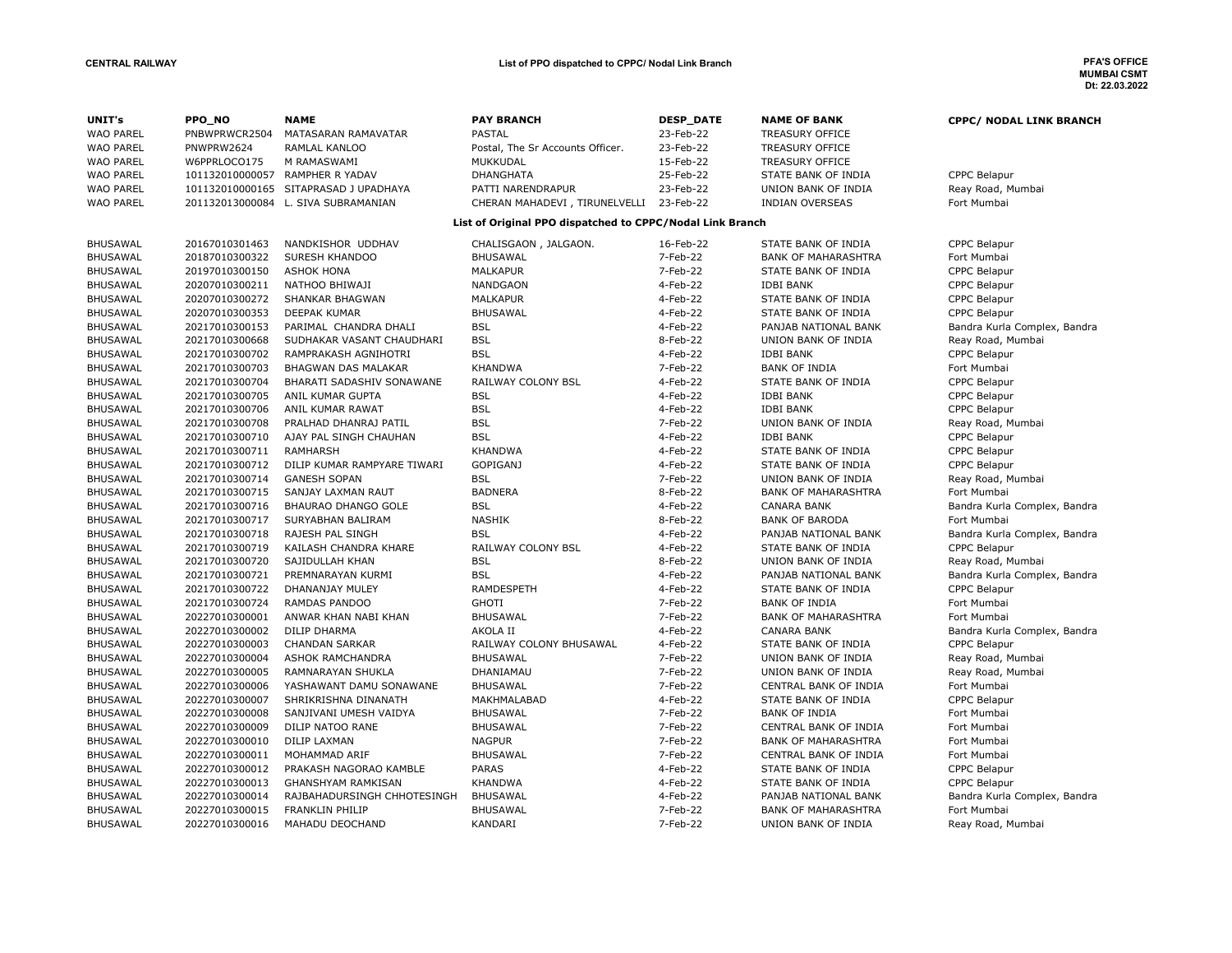| UNIT's             | PPO NO         | <b>NAME</b>                  | <b>PAY BRANCH</b>                        | <b>DESP DATE</b> | <b>NAME OF BANK</b>        | <b>CPPC/ NODAL LINK BRANCH</b> |
|--------------------|----------------|------------------------------|------------------------------------------|------------------|----------------------------|--------------------------------|
| BHUSAWAL           | 20227010300017 | HAMID KHAN NAMDAR KHAN TADVI | <b>BHUSAWAL</b>                          | 4-Feb-22         | PANJAB NATIONAL BANK       | Bandra Kurla Complex, Bandra   |
| <b>BHUSAWAL</b>    | 20227010300018 | ARVIND RAMRAO WARHEKAR       | <b>BADNERA</b>                           | 4-Feb-22         | STATE BANK OF INDIA        | CPPC Belapur                   |
| <b>BHUSAWAL</b>    | 20227010300019 | NARENDRA KUMAR AGRAWAL       | <b>BHUSAWAL</b>                          | 4-Feb-22         | STATE BANK OF INDIA        | <b>CPPC Belapur</b>            |
| <b>BHUSAWAL</b>    | 20227010300020 | <b>UPENDRA PRASAD</b>        | <b>BHUSAWAL</b>                          | 7-Feb-22         | UNION BANK OF INDIA        | Reay Road, Mumbai              |
| <b>BHUSAWAL</b>    | 20227010300021 | DEEPAK KUMAR MANDAL          | <b>BHUSAWAL</b>                          | 4-Feb-22         | STATE BANK OF INDIA        | CPPC Belapur                   |
| <b>BHUSAWAL</b>    | 20227010300022 | PARTHA SEN                   | <b>BHUSAWAL</b>                          | 7-Feb-22         | CENTRAL BANK OF INDIA      | Fort Mumbai                    |
| <b>BHUSAWAL</b>    | 20227010300023 | MAHENDRA KISAN               | <b>BHUSAWAL</b>                          | 7-Feb-22         | <b>BANK OF BARODA</b>      | Fort Mumbai                    |
| <b>BHUSAWAL</b>    | 20227010300024 | NEMADE ANIL ONKAR            | <b>BHUSAWAL</b>                          | 7-Feb-22         | UNION BANK OF INDIA        | Reay Road, Mumbai              |
| <b>BHUSAWAL</b>    | 20227010300025 | AYUBALI AKABARALI            | <b>BHUSAWAL</b>                          | 7-Feb-22         | <b>BANK OF BARODA</b>      | Fort Mumbai                    |
| <b>BHUSAWAL</b>    | 20227010300026 | MUNNA KASAM GAWALI           | <b>BHUSAWAL</b>                          | 7-Feb-22         | UNION BANK OF INDIA        | Reay Road, Mumbai              |
| <b>BHUSAWAL</b>    | 20227010300027 | MURLIDHARAN M NAIR           | <b>KUNDAR</b>                            | 4-Feb-22         | STATE BANK OF INDIA        | <b>CPPC Belapur</b>            |
| <b>BHUSAWAL</b>    | 20227010300028 | <b>ASHOK BAHURAM</b>         | <b>BHUSAWAL</b>                          | 7-Feb-22         | <b>BANK OF BARODA</b>      | Fort Mumbai                    |
| <b>BHUSAWAL</b>    | 20227010300029 | RADHESHYAM SANTRAM           | LALGOPALGANJ                             | 4-Feb-22         | STATE BANK OF INDIA        | <b>CPPC Belapur</b>            |
| <b>BHUSAWAL</b>    | 20227010300030 | SUBHEDAR NIZAM               | YAWAL                                    | 7-Feb-22         | CENTRAL BANK OF INDIA      | Fort Mumbai                    |
| <b>BHUSAWAL</b>    | 20227010300031 | SONAJI                       | KHAMGAON                                 | 7-Feb-22         | <b>BANK OF MAHARASHTRA</b> | Fort Mumbai                    |
| <b>BHUSAWAL</b>    | 20227010300032 | <b>EKNATH KISAN</b>          | <b>BHUSAWAL</b>                          | 7-Feb-22         | <b>BANK OF BARODA</b>      | Fort Mumbai                    |
| <b>BHUSAWAL</b>    | 20227010300033 | <b>VIJAY KASHIRAM</b>        | RAILWAY COLONY BHUSAWAL                  | 4-Feb-22         | STATE BANK OF INDIA        | <b>CPPC Belapur</b>            |
| <b>BHUSAWAL</b>    | 20227010300034 | KAMBLE VILAS DADA            | <b>MANMAD</b>                            | 4-Feb-22         | STATE BANK OF INDIA        | <b>CPPC Belapur</b>            |
| <b>BHUSAWAL</b>    | 20227010300035 | VISHNOO MUKUNDRAO            | <b>MALKAPUR</b>                          | 7-Feb-22         | CENTRAL BANK OF INDIA      | Fort Mumbai                    |
| <b>HEADQUARTER</b> | 20167010101028 | MADHUKAR SHRIDHAR SURVE      | CENTRAL PENSION PROCESSING CEN 15-Feb-22 |                  | STATE BANK OF INDIA        | <b>CPPC Belapur</b>            |
| HEADQUARTER        | 20167010101031 | OMPRAKASH RANJARAM DHIMAN    | <b>BADLAPUR EAST</b>                     | 18-Feb-22        | <b>BANK OF INDIA</b>       | Fort Mumbai                    |
| <b>HEADQUARTER</b> | 20167012210003 | D G BALAPURE                 | DOMBIVLI WEST, DIST THANE                | 7-Feb-22         | <b>BANK OF MAHARASHTRA</b> | Fort Mumbai                    |
| HEADQUARTER        | 20177010100102 | HEMA RAJSHEKARAN             | <b>MULUND</b>                            | $1-Feb-22$       | <b>CANARA BANK</b>         | Bandra Kurla Complex, Bandra   |
| <b>HEADQUARTER</b> | 20177010100194 | RAVINDRA GANPATRAO PALKAR    | THANE WEST                               | 8-Feb-22         | UNION BANK OF INDIA        | Reay Road, Mumbai              |
| <b>HEADQUARTER</b> | 20177012200019 | <b>LALITA KANNAN</b>         | HIRANANDANI ESTATE THANE                 | 14-Feb-22        | STATE BANK OF INDIA        | <b>CPPC Belapur</b>            |
| HEADQUARTER        | 20187010100129 | KAUSHLYA TUKARAM SONAWANE    | TISGAON NAKA, KALYAN                     | 25-Feb-22        | <b>BANK OF BARODA</b>      | Fort Mumbai                    |
| <b>HEADQUARTER</b> | 20197010100061 | BHAJANRAM PRAJAPATI          |                                          | $1-Feb-22$       | STATE BANK OF INDIA        | <b>CPPC Belapur</b>            |
| HEADQUARTER        | 20197010100100 | VIJAY BABURAO GAIKWAD        | CPPC BELAPUR NAVI MUMBAI                 | 1-Feb-22         | STATE BANK OF INDIA        | <b>CPPC Belapur</b>            |
| HEADQUARTER        | 20197010100111 | PRADEEP MADHUKAR BHOSEKAR    | <b>KALWA</b>                             | 15-Feb-22        | <b>CANARA BANK</b>         | Bandra Kurla Complex, Bandra   |
| HEADQUARTER        | 20207010100183 | SIDHARTH ANNAJI HIREKHAN     | <b>NGP</b>                               | 1-Feb-22         | PANJAB NATIONAL BANK       | Bandra Kurla Complex, Bandra   |
| <b>HEADQUARTER</b> | 20217010100058 | GIRISH NARAYAN NARE          | <b>DADAR</b>                             | 1-Feb-22         | STATE BANK OF INDIA        | <b>CPPC Belapur</b>            |
| HEADQUARTER        | 20217010100075 | DADU KISAN SALVE             | <b>THANE</b>                             | 17-Feb-22        | <b>BANK OF MAHARASHTRA</b> | Fort Mumbai                    |
| HEADQUARTER        | 20217010100078 | ANIL N TALREJA               | MUMBAI                                   | 8-Feb-22         | STATE BANK OF INDIA        | CPPC Belapur                   |
| HEADQUARTER        | 20217010100127 | SHASHIKANT SHANKAR MORE      | <b>MULUND</b>                            | 8-Feb-22         | <b>BANK OF INDIA</b>       | Fort Mumbai                    |
| HEADQUARTER        | 20217010100147 | NIRMAL KUMAR VERMA           | <b>FORT MARKET</b>                       | 15-Feb-22        | STATE BANK OF INDIA        | <b>CPPC Belapur</b>            |
| HEADQUARTER        | 20217010100185 | PRAMOD PANDHARINATH JOSHI    | <b>DOMBIVLI</b>                          | $1-Feb-22$       | STATE BANK OF INDIA        | CPPC Belapur                   |
| HEADQUARTER        | 20217010100186 | PRAKASH DATTARAM SUVARE      | <b>MASJID BUNDER</b>                     | 1-Feb-22         | CENTRAL BANK OF INDIA      | Fort Mumbai                    |
| <b>HEADQUARTER</b> | 20227010100001 | PRAKASH VISHWANATH PATHAK    | <b>TISGAON</b>                           | 1-Feb-22         | <b>BANK OF MAHARASHTRA</b> | Fort Mumbai                    |
| <b>HEADQUARTER</b> | 20227010100002 | PARASHRAM DAJIBA NITNAWARE   | AMBERNATH                                | $1-Feb-22$       | <b>BANK OF INDIA</b>       | Fort Mumbai                    |
| HEADQUARTER        | 20227010100003 | ATUL MADHUKAR TUPE           | KALBADEVI                                | 1-Feb-22         | STATE BANK OF INDIA        | <b>CPPC Belapur</b>            |
| <b>HEADQUARTER</b> | 20227010100004 | RAJENDRA NARAYAN PALKAR      | <b>SAKINAKA</b>                          | $1-Feb-22$       | <b>BANK OF INDIA</b>       | Fort Mumbai                    |
| <b>HEADQUARTER</b> | 20227010100005 | VIKAS MARUTI GAVANKAR        | <b>THANE</b>                             | $1-Feb-22$       | STATE BANK OF INDIA        | <b>CPPC Belapur</b>            |
| HEADQUARTER        | 20227010100006 | SURYAKANT KESHAV RAWOOL      | SAWANTWADI                               | $1-Feb-22$       | <b>BANK OF INDIA</b>       | Fort Mumbai                    |
| <b>HEADQUARTER</b> | 20227010100007 | JAGDISH CHANDRAKANT THAKUR   | <b>KANDIVLI</b>                          | 1-Feb-22         | STATE BANK OF INDIA        | <b>CPPC Belapur</b>            |
| <b>HEADQUARTER</b> | 20227010100008 | RUBY AHLUWALIA               | <b>CUFFE PARADE</b>                      | 1-Feb-22         | <b>BANK OF BARODA</b>      | Fort Mumbai                    |
| HEADQUARTER        | 20227010100009 | ISHA RAVI KAMBLE             | <b>CHEMBUR</b>                           | 1-Feb-22         | <b>CANARA BANK</b>         | Bandra Kurla Complex, Bandra   |
| HEADQUARTER        | 20227010100010 | PUSHPA ASHOK JADHAV          | GOREGAON                                 | 1-Feb-22         | STATE BANK OF INDIA        | CPPC Belapur                   |
| <b>HEADQUARTER</b> | 20227010100011 | SREERANGARAJ PRAHLAD IYENGAR | <b>GOREGAON</b>                          | 1-Feb-22         | STATE BANK OF INDIA        | <b>CPPC Belapur</b>            |
| HEADQUARTER        | 20227010100012 | VIJAY CHINTAMAN PATANGE      | <b>THANE</b>                             | 1-Feb-22         | STATE BANK OF INDIA        | <b>CPPC Belapur</b>            |
| HEADQUARTER        | 20227010100013 | SUNITA LAKHMICHAND KATARIA   | <b>VERSOVA</b>                           | $1-Feb-22$       | <b>BANK OF BARODA</b>      | Fort Mumbai                    |
| <b>HEADQUARTER</b> | 20227010100014 | DR, SHYAM SUNDER             | <b>DEHRADUN</b>                          | 1-Feb-22         | STATE BANK OF INDIA        | <b>CPPC Belapur</b>            |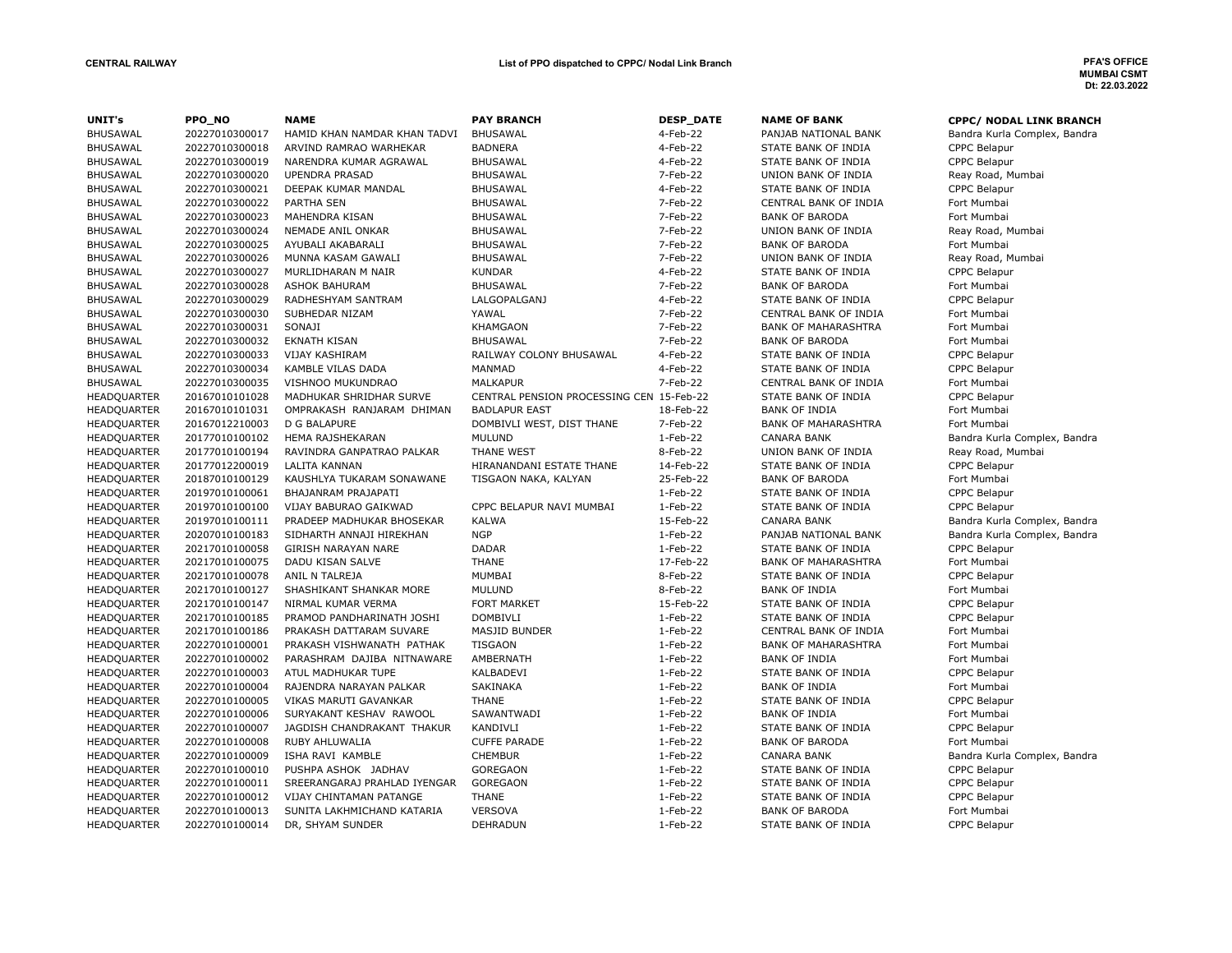| UNIT's             | PPO_NO         | <b>NAME</b>                  | <b>PAY BRANCH</b>  | <b>DESP_DATE</b> | <b>NAME OF BANK</b>        | <b>CPPC/ NODAL LINK BRANCH</b> |
|--------------------|----------------|------------------------------|--------------------|------------------|----------------------------|--------------------------------|
| HEADQUARTER        | 20227010100015 | <b>ASHA RAVI MENON</b>       | <b>KALYAN</b>      | 1-Feb-22         | STATE BANK OF INDIA        | <b>CPPC Belapur</b>            |
| <b>HEADQUARTER</b> | 20227010100016 | MANGESH BHALCHANDRA KAMAT    | <b>DAHISAR</b>     | $1-Feb-22$       | STATE BANK OF INDIA        | CPPC Belapur                   |
| <b>HEADQUARTER</b> | 20227010100017 | M NARSAPPA                   | <b>KALYAN</b>      | 1-Feb-22         | CENTRAL BANK OF INDIA      | Fort Mumbai                    |
| HEADQUARTER        | 20227012100001 | SHARAD CHAMPATRAO THAKRE     | KHADAKPADA         | 3-Feb-22         | STATE BANK OF INDIA        | <b>CPPC Belapur</b>            |
| <b>HEADQUARTER</b> | 20227012200001 | MUNIRAJ GUMASTAPRASAD TIWARI | ULHASNAGAR         | 8-Feb-22         | <b>BANK OF BARODA</b>      | Fort Mumbai                    |
| MUMBAI             | 20167010200554 | NAMDEO SANTOO                | <b>GHOTI</b>       | 10-Feb-22        | <b>BANK OF INDIA</b>       | Fort Mumbai                    |
| MUMBAI             | 20167010201005 | <b>BHAGVAN GANPAT PATIL</b>  | <b>DOMBIVILI</b>   | 14-Feb-22        | <b>CANARA BANK</b>         | Bandra Kurla Complex, Bandra   |
| MUMBAI             | 20167010202192 | <b>BALIRAM GANPAT</b>        | BHIWANDI           | 8-Feb-22         | STATE BANK OF INDIA        | <b>CPPC Belapur</b>            |
| MUMBAI             | 20167010202857 | REBECCA GUNASEKAR            | NAGERCOIL          | 3-Feb-22         | <b>CANARA BANK</b>         | Bandra Kurla Complex, Bandra   |
| MUMBAI             | 20177010200086 | N B GHOLAP                   | <b>TITWALA</b>     | 8-Feb-22         | STATE BANK OF INDIA        | <b>CPPC Belapur</b>            |
| MUMBAI             | 20177010200808 | <b>GORADE SURESH PUNDLIK</b> | <b>ULHASNAGAR</b>  | 8-Feb-22         | <b>CANARA BANK</b>         | Bandra Kurla Complex, Bandra   |
| MUMBAI             | 20187010201824 | RAJDEO LALJI                 | <b>THANE</b>       | 11-Feb-22        | <b>BANK OF BARODA</b>      | Fort Mumbai                    |
| MUMBAI             | 20197010200237 | CHANDU KRISHNA DAYARE        | SHELU              | 22-Feb-22        | <b>BANK OF BARODA</b>      | Fort Mumbai                    |
| MUMBAI             | 20197010200935 | LALJIWAN BHASKAR             | <b>KALYAN</b>      | 14-Feb-22        | STATE BANK OF INDIA        | <b>CPPC Belapur</b>            |
| MUMBAI             | 20207010200573 | MOHAN KUMAR T PILLAI         | <b>KUMBANAD</b>    | 24-Feb-22        | STATE BANK OF INDIA        | <b>CPPC Belapur</b>            |
| MUMBAI             | 20207010201112 | NARBIR DARBAR SINGH          | <b>KYN</b>         | 7-Feb-22         | <b>BANK OF BARODA</b>      | Fort Mumbai                    |
| MUMBAI             | 20207010201157 | <b>RAM NIWAS</b>             | NAVI MUMBAI        | 25-Feb-22        | <b>BANK OF BARODA</b>      | Fort Mumbai                    |
| MUMBAI             | 20217010200228 | RAMPYARE GHERRAU KORI        | RAIBARELI          | 10-Feb-22        | STATE BANK OF INDIA        | <b>CPPC Belapur</b>            |
| MUMBAI             | 20217010200712 | <b>GANESH SHAMRAO GHODKE</b> | <b>BADLAPUR</b>    | 8-Feb-22         | STATE BANK OF INDIA        | <b>CPPC Belapur</b>            |
| MUMBAI             | 20217010200997 | <b>GANESH ANANTA</b>         | VASHIND            | 25-Feb-22        | <b>BANK OF BARODA</b>      | Fort Mumbai                    |
| MUMBAI             | 20217010201138 | KALPANA H RANPISE            | LONAVALA           | 3-Feb-22         | <b>BANK OF BARODA</b>      | Fort Mumbai                    |
| MUMBAI             | 20217010201208 | MAYADEVI CHANDRKANT KAMBLE   | <b>NERUL</b>       | 8-Feb-22         | STATE BANK OF INDIA        | <b>CPPC Belapur</b>            |
| MUMBAI             | 20217010201273 | MAYABAI DAGDOO               | <b>IGATPURI</b>    | 14-Feb-22        | <b>BANK OF MAHARASHTRA</b> | Fort Mumbai                    |
| MUMBAI             | 20217010201336 | SANJAY SHAMRAV JADHAV        | KHADAKPADA         | 3-Feb-22         | <b>BANK OF BARODA</b>      | Fort Mumbai                    |
| MUMBAI             | 20217010201339 | MAHALAXMI RAVI IYER          | <b>THANE</b>       | 10-Feb-22        | PANJAB NATIONAL BANK       | Bandra Kurla Complex, Bandra   |
| MUMBAI             | 20217010201340 | NARURKAR RAJESH M            | <b>PUNE</b>        | 14-Feb-22        | STATE BANK OF INDIA        | <b>CPPC Belapur</b>            |
| MUMBAI             | 20217010201341 | DILIP NAMDEV JADHAV          | DOMBIVALI          | 22-Feb-22        | <b>BANK OF MAHARASHTRA</b> | Fort Mumbai                    |
| MUMBAI             | 20217010201344 | <b>BHAGHAND TRIMBAK</b>      | <b>NASHIK</b>      | 15-Feb-22        | <b>BANK OF MAHARASHTRA</b> | Fort Mumbai                    |
| MUMBAI             | 20217010201345 | DINESH GANGADHAR NIMJE       | <b>KYN</b>         | 17-Feb-22        | <b>BANK OF MAHARASHTRA</b> | Fort Mumbai                    |
| MUMBAI             | 20217010201346 | <b>HARI SUKHRAJ</b>          | <b>KALYAN</b>      | 22-Feb-22        | <b>CANARA BANK</b>         | Bandra Kurla Complex, Bandra   |
| MUMBAI             | 20217010201347 | JAGTAP DHARMA KISAN          | <b>KASARA</b>      | 18-Feb-22        | <b>BANK OF MAHARASHTRA</b> | Fort Mumbai                    |
| MUMBAI             | 20217010300709 | YOGESH GOPAL PANDIT          | <b>NASHIK ROAD</b> | 4-Feb-22         | STATE BANK OF INDIA        | <b>CPPC Belapur</b>            |
| MUMBAI             | 20227010200001 | SHEELA RADHESHYAM            | <b>KALYAN</b>      | $3-Feb-22$       | STATE BANK OF INDIA        | CPPC Belapur                   |
| MUMBAI             | 20227010200002 | RAMASHRAY YADAV              | <b>KALYAN</b>      | 2-Feb-22         | <b>CANARA BANK</b>         | Bandra Kurla Complex, Bandra   |
| MUMBAI             | 20227010200003 | <b>BRAHAMPAL SINGH</b>       | <b>VICHUMBE</b>    | 3-Feb-22         | STATE BANK OF INDIA        | <b>CPPC Belapur</b>            |
| MUMBAI             | 20227010200004 | GAJENDRA KUMAR PANDEY        | NALLASOPARA        | $2$ -Feb-22      | STATE BANK OF INDIA        | <b>CPPC Belapur</b>            |
| MUMBAI             | 20227010200005 | HARGOVIND SOBHRAJ JETHANI    | THANE WEST         | 3-Feb-22         | <b>BANK OF BARODA</b>      | Fort Mumbai                    |
| MUMBAI             | 20227010200006 | <b>EKLAL ZANDIRAM</b>        | <b>KURLA</b>       | 3-Feb-22         | STATE BANK OF INDIA        | <b>CPPC Belapur</b>            |
| MUMBAI             | 20227010200007 | ASHOK SHANKER SABLE          | IGATPURI           | 3-Feb-22         | <b>BANK OF MAHARASHTRA</b> | Fort Mumbai                    |
| MUMBAI             | 20227010200008 | GULABCHAND DALJOR MOURYA     | <b>DOMBIVLI</b>    | 2-Feb-22         | STATE BANK OF INDIA        | <b>CPPC Belapur</b>            |
| MUMBAI             | 20227010200009 | SAHADEO MISHRI               | MUMBAI             | $2$ -Feb-22      | STATE BANK OF INDIA        | <b>CPPC Belapur</b>            |
| MUMBAI             | 20227010200010 | SHAMRAO VITTHAL BHOSALE      | <b>TISGAON</b>     | 3-Feb-22         | <b>BANK OF MAHARASHTRA</b> | Fort Mumbai                    |
| MUMBAI             | 20227010200011 | RAMCHANDRA MOHAN SINGH       | <b>KALYAN</b>      | 3-Feb-22         | STATE BANK OF INDIA        | <b>CPPC Belapur</b>            |
| MUMBAI             | 20227010200012 | SAYAMMA SIDHARAM             | <b>DHARAVI</b>     | 3-Feb-22         | STATE BANK OF INDIA        | <b>CPPC Belapur</b>            |
| MUMBAI             | 20227010200013 | <b>SINGH</b>                 | RAMCHANDER NAGAR   | 3-Feb-22         | STATE BANK OF INDIA        | <b>CPPC Belapur</b>            |
| MUMBAI             | 20227010200014 | SAMBHAJI R. MANE             | ADHARWADI ROAD     | 3-Feb-22         | STATE BANK OF INDIA        | <b>CPPC Belapur</b>            |
| MUMBAI             | 20227010200015 | ASHOK KUMAR SINGH            | <b>KALYAN</b>      | 3-Feb-22         | <b>CANARA BANK</b>         | Bandra Kurla Complex, Bandra   |
| MUMBAI             | 20227010200016 | MANJULA SHANTARAM KEDARE     | <b>KALYAN</b>      | 3-Feb-22         | <b>CANARA BANK</b>         | Bandra Kurla Complex, Bandra   |
| MUMBAI             | 20227010200017 | ASHOK MALHARI WADKAR         | NERAL RAJGAD       | 3-Feb-22         | <b>BANK OF BARODA</b>      | Fort Mumbai                    |
| MUMBAI             | 20227010200018 | SURESH YADAV TAYADE          | MAHARAL            | 2-Feb-22         | STATE BANK OF INDIA        | <b>CPPC Belapur</b>            |
| MUMBAI             | 20227010200019 | DURGA DUTT SHARMA            | AMBERNATH          | 3-Feb-22         | <b>BANK OF BARODA</b>      | Fort Mumbai                    |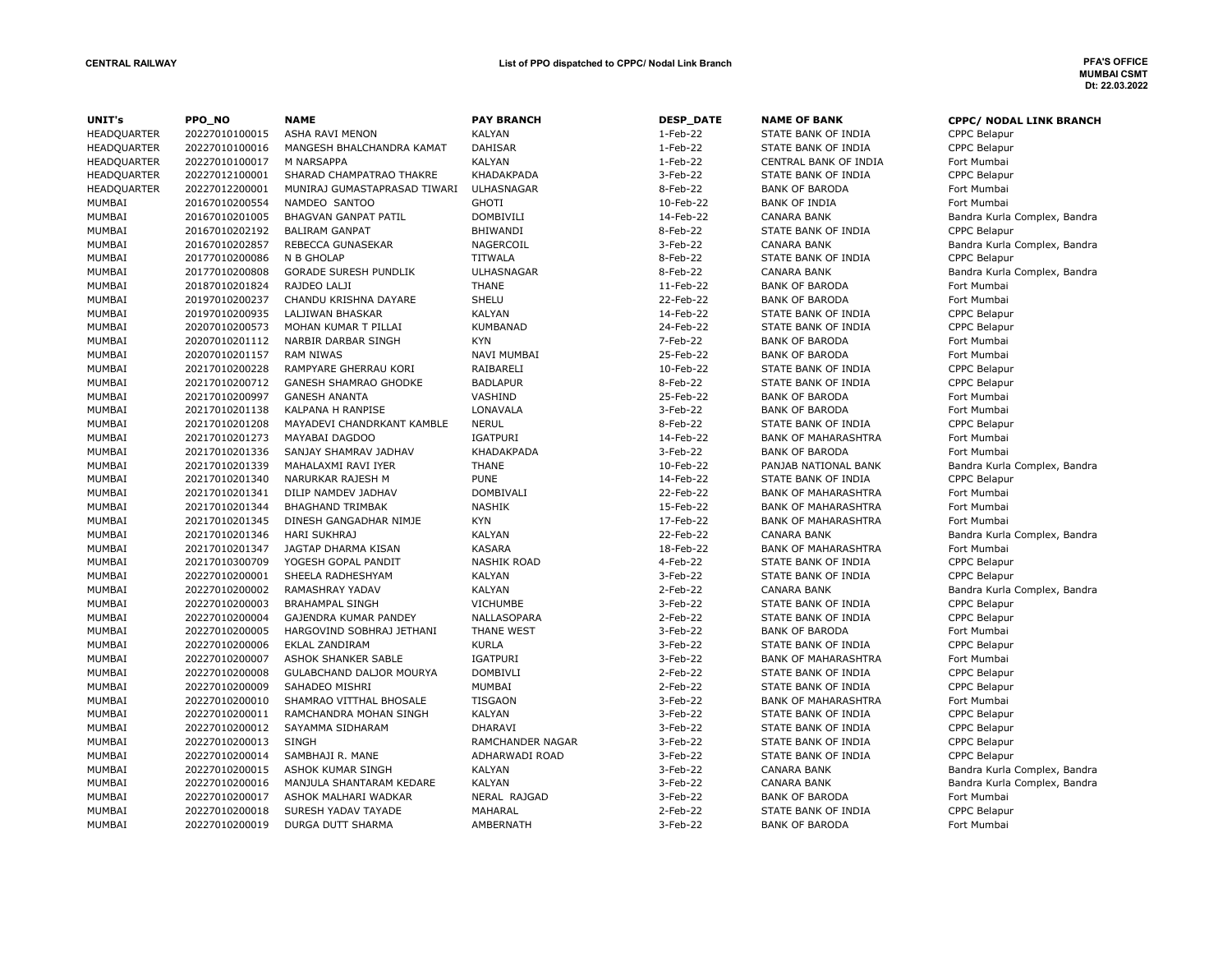# MUMBAI CSMT Dt: 22.03.2022

| UNIT's | PPO NO         | <b>NAME</b>                            | <b>PAY BRANCH</b>   | <b>DESP_DATE</b> | <b>NAME OF BANK</b>        | <b>CPPC/ NODAL LINK BRANCH</b> |
|--------|----------------|----------------------------------------|---------------------|------------------|----------------------------|--------------------------------|
| MUMBAI | 20227010200020 | MINAL RAVINDRA RANKHAMBE               | KHUTWARD NAGAR      | 3-Feb-22         | <b>BANK OF BARODA</b>      | Fort Mumbai                    |
| MUMBAI | 20227010200021 | <b>RAMLAL SINGH</b>                    | CHANDRAPUR          | 3-Feb-22         | STATE BANK OF INDIA        | CPPC Belapur                   |
| MUMBAI | 20227010200022 | MD YUSUF JAINODDIN SHAIKH              | <b>NASHIK</b>       | 2-Feb-22         | STATE BANK OF INDIA        | CPPC Belapur                   |
| MUMBAI | 20227010200023 | <b>RAM KUMAR SINHA</b>                 | AMBERNATH           | 3-Feb-22         | <b>BANK OF INDIA</b>       | Fort Mumbai                    |
| MUMBAI | 20227010200024 | BALASUBRAMANIAN NADAR                  | <b>KALYAN</b>       | 3-Feb-22         | <b>CANARA BANK</b>         | Bandra Kurla Complex, Bandra   |
| MUMBAI | 20227010200025 | MUNNA SINGH                            | <b>KALYAN WEST</b>  | 3-Feb-22         | UNION BANK OF INDIA        | Reay Road, Mumbai              |
| MUMBAI | 20227010200026 | SHARAD GHANSHYAM PATIL                 | <b>KALYAN</b>       | 3-Feb-22         | <b>BANK OF BARODA</b>      | Fort Mumbai                    |
| MUMBAI | 20227010200027 | NARAYANAN MOOTHATHU                    | KOTTAYAM            | 3-Feb-22         | STATE BANK OF INDIA        | CPPC Belapur                   |
| MUMBAI | 20227010200028 | RAMJI BIPAT YADAV                      | <b>BADLAPUR</b>     | 3-Feb-22         | UNION BANK OF INDIA        | Reay Road, Mumbai              |
| MUMBAI | 20227010200029 | ANIL KUMAR JAIN                        | <b>KALYAN</b>       | 3-Feb-22         | STATE BANK OF INDIA        | CPPC Belapur                   |
| MUMBAI | 20227010200030 | ANAND SADHU GAIKWAD                    | <b>THANE</b>        | 3-Feb-22         | STATE BANK OF INDIA        | CPPC Belapur                   |
| MUMBAI | 20227010200031 | KHANDU EKNATH GAWLE                    | KATEMANIVALI        | 25-Feb-22        | <b>CANARA BANK</b>         | Bandra Kurla Complex, Bandra   |
| MUMBAI | 20227010200032 | BRIJ BIHARI RAM                        | AMBERNATH           | 3-Feb-22         | STATE BANK OF INDIA        | CPPC Belapur                   |
| MUMBAI | 20227010200033 | RAJENDRA PRASAD RAI                    | <b>KHAR</b>         | 2-Feb-22         | CENTRAL BANK OF INDIA      | Fort Mumbai                    |
| MUMBAI | 20227010200034 | SHANTARAM PARSHURAM SHINDE             | VASHIND             | 3-Feb-22         | <b>BANK OF BARODA</b>      | Fort Mumbai                    |
| MUMBAI | 20227010200035 | GAUTAM MANOHAR WAGHMARE                | MAZGAON             | 2-Feb-22         | <b>BANK OF MAHARASHTRA</b> | Fort Mumbai                    |
| MUMBAI | 20227010200036 | MAHENDRA KAMLAKAR PAWAR                | <b>BADLAPUR</b>     | 3-Feb-22         | STATE BANK OF INDIA        | CPPC Belapur                   |
| MUMBAI | 20227010200037 | JAYSHREE KISHOR KULKARNI               | <b>KALYAN</b>       | 2-Feb-22         | STATE BANK OF INDIA        | CPPC Belapur                   |
| MUMBAI | 20227010200038 | SUNIL MOGHAL PAGARE                    | NAVI MUMBAI         | 3-Feb-22         | STATE BANK OF INDIA        | CPPC Belapur                   |
| MUMBAI | 20227010200039 | <b>SINGH</b>                           | <b>KALYAN</b>       | 3-Feb-22         | STATE BANK OF INDIA        | CPPC Belapur                   |
| MUMBAI | 20227010200040 | PUJARIPRASAD RAMLOCHAN                 | <b>SAUNKHOR</b>     | 3-Feb-22         | UNION BANK OF INDIA        | Reay Road, Mumbai              |
| MUMBAI | 20227010200041 | ASHABAI MANOHAR                        | <b>MUMBRA</b>       | 3-Feb-22         | <b>INDIAN BANK</b>         | Fort Mumbai                    |
| MUMBAI | 20227010200042 | RAJAN MASLAMANI                        | MATUNGA BAZAR       | 3-Feb-22         | <b>INDIAN BANK</b>         | Fort Mumbai                    |
| MUMBAI | 20227010200043 | <b>SENGUPTA</b>                        | ADHARWADI           | 2-Feb-22         | STATE BANK OF INDIA        | CPPC Belapur                   |
| MUMBAI | 20227010200044 | PRAMOD NAMDEVRAO ZANZAD                | <b>TISGAON</b>      | 2-Feb-22         | <b>BANK OF MAHARASHTRA</b> | Fort Mumbai                    |
| MUMBAI | 20227010200045 | BRAHMDEV DATACHARAN OJHA               | <b>KALYAN</b>       | 2-Feb-22         | <b>CANARA BANK</b>         | Bandra Kurla Complex, Bandra   |
| MUMBAI | 20227010200046 | SUBHASH CHAND YADAV                    | <b>GHATKOPAR</b>    | 2-Feb-22         | STATE BANK OF INDIA        | <b>CPPC Belapur</b>            |
| MUMBAI | 20227010200047 | PRADEEP KUMAR KORI                     | <b>TISGAON NAKA</b> | 3-Feb-22         | <b>BANK OF BARODA</b>      | Fort Mumbai                    |
| MUMBAI | 20227010200048 | KAMTAPRASAD BANGALIRAM PATHAK BICHPURI |                     | 2-Feb-22         | <b>CANARA BANK</b>         | Bandra Kurla Complex, Bandra   |
| MUMBAI | 20227010200049 | SOUNDARARAJ KOIL PILLAI                | <b>BHANDUP</b>      | 3-Feb-22         | STATE BANK OF INDIA        | CPPC Belapur                   |
| MUMBAI | 20227010200050 | KAMLESH KUMAR PUROHIT                  | <b>NERUL</b>        | 2-Feb-22         | STATE BANK OF INDIA        | CPPC Belapur                   |
| MUMBAI | 20227010200051 | DIBAKAR PATITPABAN HORH                | <b>KALYAN</b>       | 3-Feb-22         | STATE BANK OF INDIA        | <b>CPPC Belapur</b>            |
| MUMBAI | 20227010200052 | UMASHANKAR SHUKLA                      | <b>TITWALA</b>      | 3-Feb-22         | <b>BANK OF BARODA</b>      | Fort Mumbai                    |
| MUMBAI | 20227010200053 | GYANCHAND RAMNARESH RAM                | <b>KALYAN</b>       | 3-Feb-22         | STATE BANK OF INDIA        | CPPC Belapur                   |
| MUMBAI | 20227010200054 | <b>BHAGWAN BABURAO</b>                 | LONAVALA            | 3-Feb-22         | <b>BANK OF BARODA</b>      | Fort Mumbai                    |
| MUMBAI | 20227010200055 | VENKATAPPA BALAPPA MUDUGALU            | <b>KALWA</b>        | 2-Feb-22         | STATE BANK OF INDIA        | <b>CPPC Belapur</b>            |
| MUMBAI | 20227010200056 | SOMMA SUNDARAM                         | <b>VASAI EAST</b>   | 3-Feb-22         | <b>INDIAN BANK</b>         | Fort Mumbai                    |
| MUMBAI | 20227010200057 | PATIL GHANSHYAM NARAYAN                | <b>KALYAN</b>       | 3-Feb-22         | <b>CANARA BANK</b>         | Bandra Kurla Complex, Bandra   |
| MUMBAI | 20227010200058 | ASHOK VISHNU SHINDE                    | <b>TITWALA</b>      | 3-Feb-22         | <b>BANK OF MAHARASHTRA</b> | Fort Mumbai                    |
| MUMBAI | 20227010200059 | VISHNOODEO MUNSHIRAM                   | GOVANDI             | 3-Feb-22         | STATE BANK OF INDIA        | CPPC Belapur                   |
| MUMBAI | 20227010200060 | UDAYBHAN BAHAVAN YADAV                 | <b>AMBERNATH</b>    | 3-Feb-22         | STATE BANK OF INDIA        | CPPC Belapur                   |
| MUMBAI | 20227010200061 | <b>BABAN HEMA ZUGARE</b>               | <b>KASARA</b>       | 3-Feb-22         | <b>BANK OF MAHARASHTRA</b> | Fort Mumbai                    |
| MUMBAI | 20227010200062 | SAMPAT KHANDU GAIKWAD                  | KANDIVALI           | 3-Feb-22         | STATE BANK OF INDIA        | <b>CPPC Belapur</b>            |
| MUMBAI | 20227010200063 | JADHAV PRAKASH                         | <b>THANE</b>        | 3-Feb-22         | STATE BANK OF INDIA        | <b>CPPC Belapur</b>            |
| MUMBAI | 20227010200064 | RAMDALIP ZINAK YADAV                   | <b>BHANDUP</b>      | 3-Feb-22         | STATE BANK OF INDIA        | <b>CPPC Belapur</b>            |
| MUMBAI | 20227010200065 | JALAJA R AMIN                          | PADUBIDRI           | 3-Feb-22         | <b>BANK OF BARODA</b>      | Fort Mumbai                    |
| MUMBAI | 20227010200066 | VILAS GENU JADHAV                      | <b>BADLAPUR</b>     | 3-Feb-22         | <b>BANK OF MAHARASHTRA</b> | Fort Mumbai                    |
| MUMBAI | 20227010200067 | GOVERDHAN KANJI SOLANKI                | <b>TISGAON NAKA</b> | 3-Feb-22         | <b>BANK OF BARODA</b>      | Fort Mumbai                    |
| MUMBAI | 20227010200068 | SHARAD PUNDLIK BONDE                   | <b>ULHASNAGAR</b>   | 3-Feb-22         | PANJAB NATIONAL BANK       | Bandra Kurla Complex, Bandra   |
| MUMBAI | 20227010200069 | DNYANESHWAR ARJUN PAWAR                | AMBERNATH           | 2-Feb-22         | STATE BANK OF INDIA        | CPPC Belapur                   |
| MUMBAI | 20227010200070 | DILIP DAMODAR SANGLE                   | <b>TITWALA</b>      | 3-Feb-22         | STATE BANK OF INDIA        | CPPC Belapur                   |
|        |                |                                        |                     |                  |                            |                                |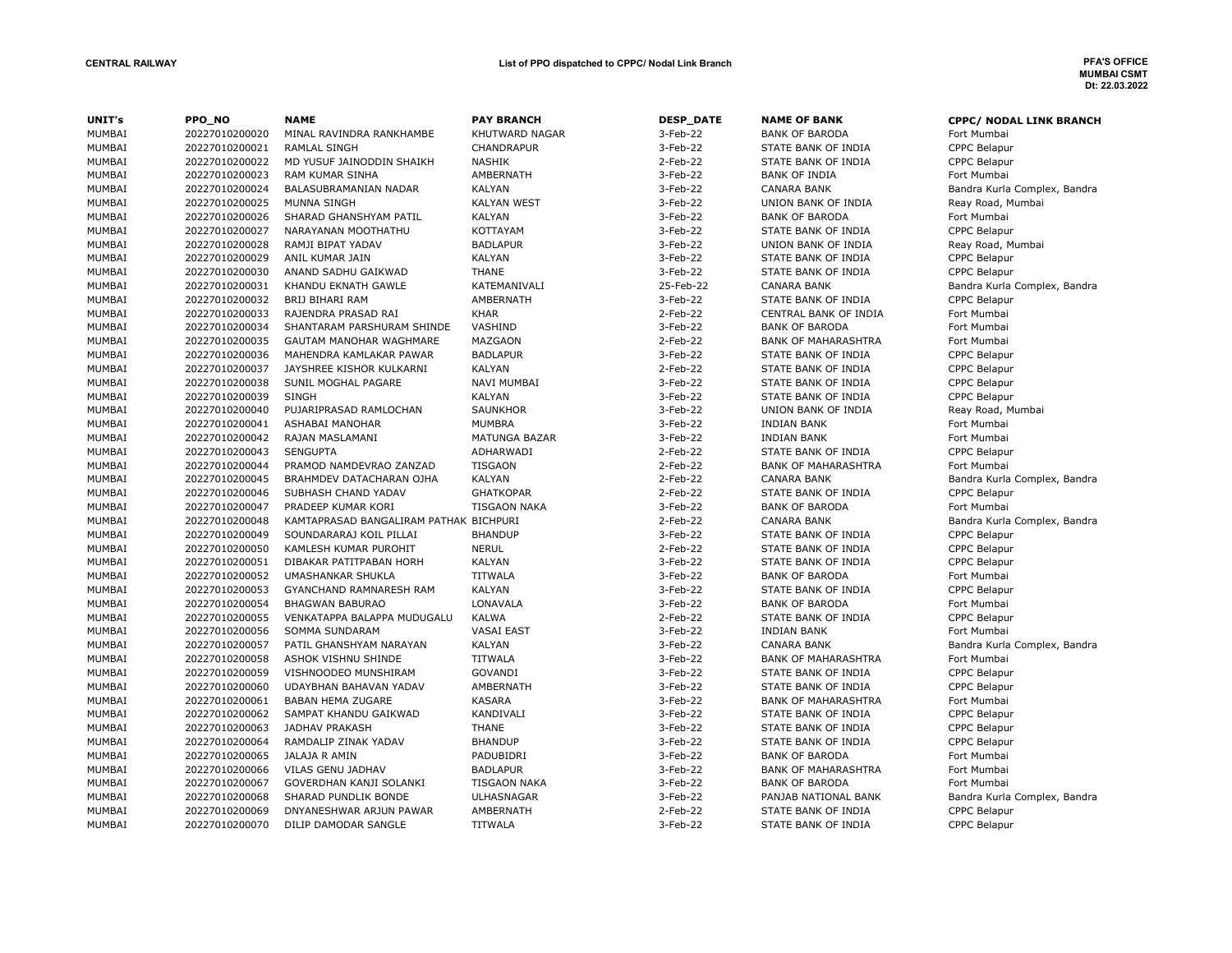| UNIT's        | PPO_NO         | <b>NAME</b>                  | <b>PAY BRANCH</b>          | <b>DESP_DATE</b> | <b>NAME OF BANK</b>        | <b>CPPC/ NODAL LINK BRANCH</b> |
|---------------|----------------|------------------------------|----------------------------|------------------|----------------------------|--------------------------------|
| MUMBAI        | 20227010200071 | <b>ASHOK SONAR</b>           | <b>BADLAPUR</b>            | 3-Feb-22         | <b>CANARA BANK</b>         | Bandra Kurla Complex, Bandra   |
| MUMBAI        | 20227010200072 | BHIKI KALICHARAN             | <b>CHEMBUR</b>             | 2-Feb-22         | STATE BANK OF INDIA        | CPPC Belapur                   |
| MUMBAI        | 20227010200073 | <b>BAIJNATH SINGH</b>        | <b>HAMIRPUR</b>            | 2-Feb-22         | STATE BANK OF INDIA        | <b>CPPC Belapur</b>            |
| MUMBAI        | 20227010200074 | RAMESH PAL SINGH             | KIWALE                     | 3-Feb-22         | <b>BANK OF BARODA</b>      | Fort Mumbai                    |
| MUMBAI        | 20227010200075 | YASHODABAI B KHETADE         | <b>MUMBRA</b>              | 3-Feb-22         | <b>BANK OF BARODA</b>      | Fort Mumbai                    |
| MUMBAI        | 20227010200076 | KULDEEP RAMKESHAR YADAV      | <b>TISGAON</b>             | 3-Feb-22         | <b>BANK OF BARODA</b>      | Fort Mumbai                    |
| MUMBAI        | 20227010200077 | GYANCHANDRAM BHIKARI RAM     | <b>MUMBRA</b>              | 3-Feb-22         | CENTRAL BANK OF INDIA      | Fort Mumbai                    |
| MUMBAI        | 20227010200078 | ASHOK ONKAR PATIL            | <b>DOMBIVLI</b>            | 3-Feb-22         | <b>CANARA BANK</b>         | Bandra Kurla Complex, Bandra   |
| MUMBAI        | 20227010200079 | <b>RAMDAS G YADAV</b>        | <b>KALYAN EAST</b>         | 3-Feb-22         | UNION BANK OF INDIA        | Reay Road, Mumbai              |
| MUMBAI        | 20227010200080 | YADAV                        | <b>JAGADISHPUR</b>         | 3-Feb-22         | UNION BANK OF INDIA        | Reay Road, Mumbai              |
| MUMBAI        | 20227010200081 | HAJARILAL SETU PASI          | <b>UTAULA</b>              | 2-Feb-22         | STATE BANK OF INDIA        | CPPC Belapur                   |
| MUMBAI        | 20227010200082 | SHANTABAI ISHWAR             | SION                       | 2-Feb-22         | <b>CANARA BANK</b>         | Bandra Kurla Complex, Bandra   |
| MUMBAI        | 20227010200083 | RAJU DNYANDEO NETKE          | <b>PUNE</b>                | 2-Feb-22         | <b>CANARA BANK</b>         | Bandra Kurla Complex, Bandra   |
| MUMBAI        | 20227010200084 | KALIDAS SHANTARAM BHAGAT     | <b>KARJAT</b>              | 2-Feb-22         | STATE BANK OF INDIA        | CPPC Belapur                   |
| MUMBAI        | 20227010200085 | <b>ANAND TUKARAM</b>         | <b>IGATPURI</b>            | 3-Feb-22         | <b>BANK OF MAHARASHTRA</b> | Fort Mumbai                    |
| MUMBAI        | 20227010200086 | ANIL WILFRED COELHO          | MUMBAI                     | 2-Feb-22         | STATE BANK OF INDIA        | CPPC Belapur                   |
| MUMBAI        | 20227010200087 | DEORAJ YADAV                 | <b>THEKMA</b>              | 3-Feb-22         | UNION BANK OF INDIA        | Reay Road, Mumbai              |
| MUMBAI        | 20227010200088 | ACHALAL MASICHARAN           | <b>BADLAPUR</b>            | 3-Feb-22         | <b>BANK OF BARODA</b>      | Fort Mumbai                    |
| MUMBAI        | 20227010200089 | MOHAMMAD HANIF ISMAIL        | ORLEM                      | 3-Feb-22         | <b>BANK OF BARODA</b>      | Fort Mumbai                    |
| MUMBAI        | 20227010200090 | SAYAMMA YESHUNATH            | CENTRE, MUMBAI             | 2-Feb-22         | UNION BANK OF INDIA        | Reay Road, Mumbai              |
| MUMBAI        | 20227010200091 | YOGENDRA GAURISHANKAR NIMESH | ULASNAGAR                  | 8-Feb-22         | <b>BANK OF BARODA</b>      | Fort Mumbai                    |
| MUMBAI        | 20227010200092 | <b>RAMCHARAN RAM</b>         | <b>SAIDPUR</b>             | 3-Feb-22         | UNION BANK OF INDIA        | Reay Road, Mumbai              |
| MUMBAI        | 20227010200093 | RAJU J LOTE                  | <b>NASHIK</b>              | 15-Feb-22        | STATE BANK OF INDIA        | CPPC Belapur                   |
| MUMBAI        | 20227011200033 | TRIVENI PRASAD YADAV         | <b>SULTANPUR</b>           | 7-Feb-22         | STATE BANK OF INDIA        | <b>CPPC Belapur</b>            |
| <b>NAGPUR</b> | 20217010600520 | <b>GENDRAO SHYAMLAL</b>      | AMLA                       | 8-Feb-22         | PANJAB NATIONAL BANK       | Bandra Kurla Complex, Bandra   |
| <b>NAGPUR</b> | 20217010600559 | MADHUKAR RAMSAJI AHAKE       | CIVIL LINE NGP             | 8-Feb-22         | STATE BANK OF INDIA        | CPPC Belapur                   |
| <b>NAGPUR</b> | 20217010600560 | SANJIVANI MADHAV PARANJPE    | FRIENDS COLONY NGP         | 8-Feb-22         | STATE BANK OF INDIA        | CPPC Belapur                   |
| <b>NAGPUR</b> | 20217010600561 | RAJENDRA M. JUNGHARE         | MANEWADA ROAD NGP          | 8-Feb-22         | UNION BANK OF INDIA        | Reay Road, Mumbai              |
| <b>NAGPUR</b> | 20217010600563 | <b>GANGA PRASAD VARMA</b>    | MEDICAL COLLEGE NGP        | 8-Feb-22         | STATE BANK OF INDIA        | CPPC Belapur                   |
| <b>NAGPUR</b> | 20227010600001 | CHANIKAR DINANATH GOVINDRAO  | MANEWADA                   | 8-Feb-22         | STATE BANK OF INDIA        | <b>CPPC Belapur</b>            |
| <b>NAGPUR</b> | 20227010600002 | SURESH SHIVJI BOWADE         | PANDHURNA                  | 8-Feb-22         | STATE BANK OF INDIA        | CPPC Belapur                   |
| <b>NAGPUR</b> | 20227010600003 | SURAJPRASAD M TIWARI         | <b>BHAGWAN NAGAR</b>       | 8-Feb-22         | <b>BANK OF MAHARASHTRA</b> | Fort Mumbai                    |
| <b>NAGPUR</b> | 20227010600004 | <b>GULAB BANKHEDE</b>        | MULTAI                     | 8-Feb-22         | CENTRAL BANK OF INDIA      | Fort Mumbai                    |
| <b>NAGPUR</b> | 20227010600005 | <b>BALAKRAM CHOPRA</b>       | <b>GODHANI</b>             | 8-Feb-22         | <b>BANK OF INDIA</b>       | Fort Mumbai                    |
| <b>NAGPUR</b> | 20227010600006 | RAVINDRA ANTARAMJI JAMNIK    | <b>WARDHA</b>              | 8-Feb-22         | STATE BANK OF INDIA        | CPPC Belapur                   |
| <b>NAGPUR</b> | 20227010600007 | SIDDHARTH GYANBA             | <b>HINGOLI</b>             | 8-Feb-22         | STATE BANK OF INDIA        | <b>CPPC Belapur</b>            |
| <b>NAGPUR</b> | 20227010600008 | HARDATT TIWARI               | ORAI CITY                  | 8-Feb-22         | STATE BANK OF INDIA        | <b>CPPC Belapur</b>            |
| <b>NAGPUR</b> | 20227010600009 | PRASHANT GHOSH               | <b>GODHANI</b>             | 8-Feb-22         | <b>BANK OF INDIA</b>       | Fort Mumbai                    |
| <b>NAGPUR</b> | 20227010600010 | VIJAYKUMAR DAMODAR SHENDE    | <b>NARENDRA NAGAR</b>      | 8-Feb-22         | STATE BANK OF INDIA        | <b>CPPC Belapur</b>            |
| <b>NAGPUR</b> | 20227010600012 | <b>T.GANESAN</b>             | <b>TIRUNAGAR</b>           | 8-Feb-22         | STATE BANK OF INDIA        | <b>CPPC Belapur</b>            |
| <b>NAGPUR</b> | 20227010600013 | MUNNALAL VISHRAM AHIR        | MEDICAL COLLEGE            | 8-Feb-22         | STATE BANK OF INDIA        | CPPC Belapur                   |
| <b>NAGPUR</b> | 20227010600014 | MURARI SUKHARAM              | AMLA                       | 8-Feb-22         | PANJAB NATIONAL BANK       | Bandra Kurla Complex, Bandra   |
| <b>NAGPUR</b> | 20227010600015 | <b>KOMAL NARAYAN</b>         | NARENDRA NAGAR             | 8-Feb-22         | <b>BANK OF BARODA</b>      | Fort Mumbai                    |
| <b>NAGPUR</b> | 20227010600016 | KARTARSINGH BALURAM          | <b>KINGSWAY</b>            | 8-Feb-22         | STATE BANK OF INDIA        | <b>CPPC Belapur</b>            |
| <b>NAGPUR</b> | 20227010600017 | <b>SALIM KHAN</b>            | AMLA                       | 8-Feb-22         | PANJAB NATIONAL BANK       | Bandra Kurla Complex, Bandra   |
| <b>NAGPUR</b> | 20227010600018 | SURESH SHIVCHARAN            | AMLA                       | 8-Feb-22         | PANJAB NATIONAL BANK       | Bandra Kurla Complex, Bandra   |
| <b>NAGPUR</b> | 20227010600019 | RATANRAMA KHOND              | HINGANGHAT                 | 8-Feb-22         | STATE BANK OF INDIA        | CPPC Belapur                   |
| <b>NAGPUR</b> | 20227010600020 | <b>BHAURAO RAGHO</b>         | <b>BABUPETH CHANDRAPUR</b> | 8-Feb-22         | STATE BANK OF INDIA        | <b>CPPC Belapur</b>            |
| <b>NAGPUR</b> | 20227010600021 | SHENDE                       | CHHAONI                    | 8-Feb-22         | STATE BANK OF INDIA        | CPPC Belapur                   |
| <b>NAGPUR</b> | 20227010600022 | HARI LAXMAN                  | <b>MANKAPUR</b>            | 8-Feb-22         | <b>BANK OF INDIA</b>       | Fort Mumbai                    |
| <b>NAGPUR</b> | 20227010600023 | K NAGESWARA RAO              | WARANGAL KAZIPETH          | 8-Feb-22         | STATE BANK OF INDIA        | <b>CPPC Belapur</b>            |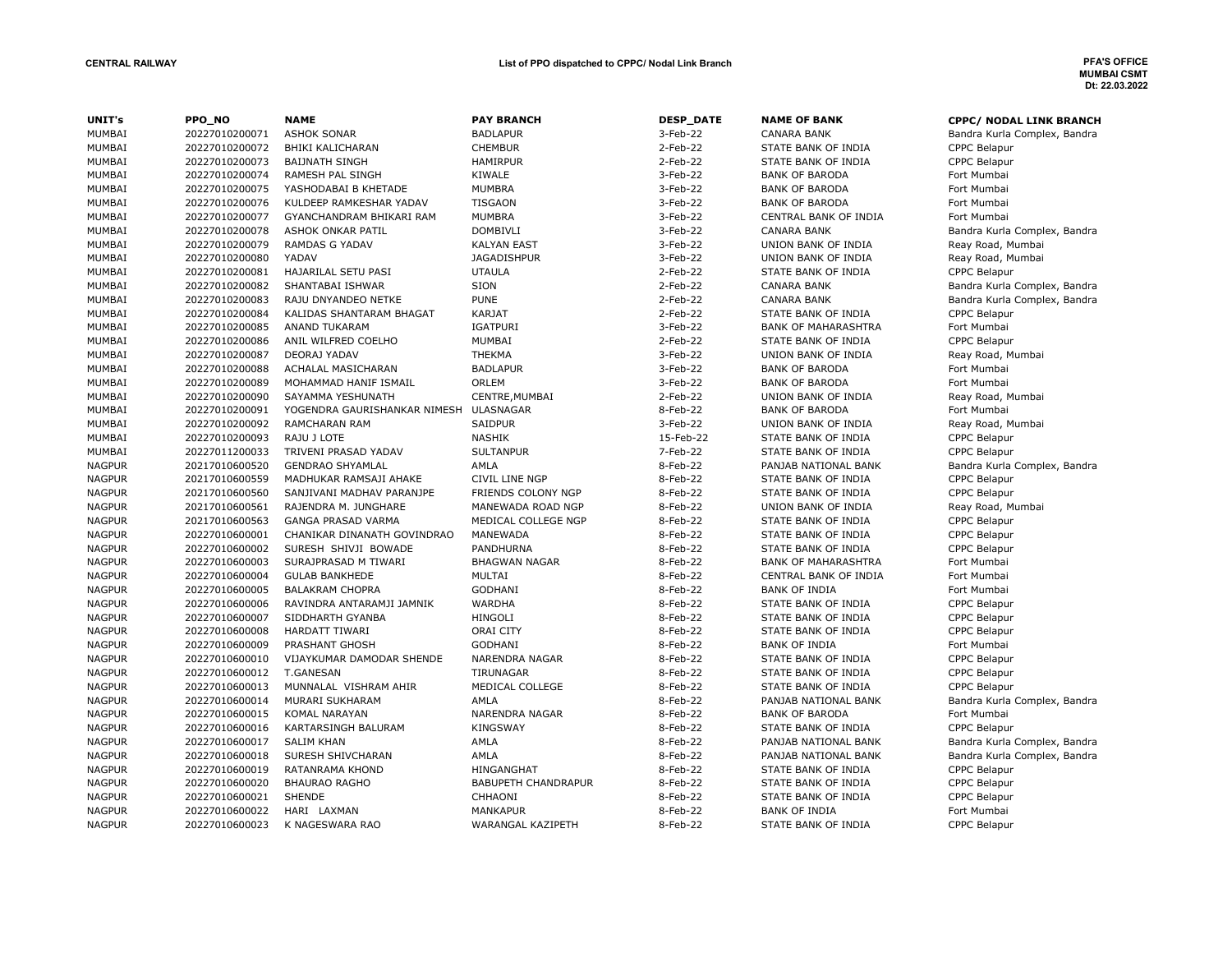| UNIT's                     | PPO NO                           | <b>NAME</b>                                         | <b>PAY BRANCH</b>                       | <b>DESP_DATE</b>     | <b>NAME OF BANK</b>                       |                                               |
|----------------------------|----------------------------------|-----------------------------------------------------|-----------------------------------------|----------------------|-------------------------------------------|-----------------------------------------------|
| <b>NAGPUR</b>              | 20227010600024                   | RAJU SARODI                                         | <b>BHILGAON</b>                         | 8-Feb-22             | <b>BANK OF INDIA</b>                      | <b>CPPC/ NODAL LINK BRANCH</b><br>Fort Mumbai |
| <b>NAGPUR</b>              | 20227010600025                   | SURESH KESHAORAO                                    | <b>KELZAR</b>                           | 8-Feb-22             | <b>BANK OF MAHARASHTRA</b>                | Fort Mumbai                                   |
| <b>NAGPUR</b>              | 20227010600026                   | RAMESH SHRAWAN                                      | SAWANGI MEGHE                           | 8-Feb-22             | STATE BANK OF INDIA                       | CPPC Belapur                                  |
| <b>NAGPUR</b>              | 20227010600027                   | DHARAMPAL GANGARAM                                  | NARENDRA NAGAR NAGPUR                   | 8-Feb-22             | STATE BANK OF INDIA                       | <b>CPPC Belapur</b>                           |
| <b>NAGPUR</b>              | 20227010600028                   | HENRY REYNOLD NICHOLAS                              | ANANT NAGAR NAGPUR                      | 8-Feb-22             | <b>BANK OF BARODA</b>                     | Fort Mumbai                                   |
| <b>NAGPUR</b>              | 20227010600029                   | <b>HEMANT MAHADEO</b>                               | <b>MANISH NAGAR</b>                     | 8-Feb-22             | <b>BANK OF BARODA</b>                     | Fort Mumbai                                   |
| <b>NAGPUR</b>              | 20227010600030                   | <b>WAMAN BHAIYA</b>                                 | MULTAI                                  | 8-Feb-22             | <b>BANK OF MAHARASHTRA</b>                | Fort Mumbai                                   |
| <b>NAGPUR</b>              | 20227010600031                   | <b>LUKMAN KHAN</b>                                  | <b>NAGPUR</b>                           | 8-Feb-22             | CENTRAL BANK OF INDIA                     | Fort Mumbai                                   |
| <b>NAGPUR</b>              | 20227010600033                   | PANDURANG GOPALRAO                                  | HUDKESHWAR                              | 8-Feb-22             | STATE BANK OF INDIA                       | CPPC Belapur                                  |
| <b>NAGPUR</b>              | 20227010600034                   | PRADIP RANA                                         | KINGSAWAY                               | 8-Feb-22             | PANJAB NATIONAL BANK                      | Bandra Kurla Complex, Bandra                  |
| <b>NASHIK ROAD</b>         | 20177013000037                   | SMT SANDHYA B KAMBLE                                | JAILROAD, NASIK.                        | 17-Feb-22            | <b>BANK OF MAHARASHTRA</b>                | Fort Mumbai                                   |
| <b>NASHIK ROAD</b>         | 20217013000038                   | RAMCHANDRA MADHUKAR FOKANE                          | <b>NASHIK</b>                           | 17-Feb-22            | <b>BANK OF INDIA</b>                      | Fort Mumbai                                   |
| <b>PUNE</b>                | 20167013400189                   | DAGADU CHOTU HASAN                                  | MODNIMB, DIST-SOLAPUR                   | 22-Feb-22            | <b>BANK OF BARODA</b>                     | Fort Mumbai                                   |
| <b>PUNE</b>                | 20187013400073                   | V R VIJAYKUMAR                                      | SIR M P ROAD                            | 3-Feb-22             | <b>BANK OF BARODA</b>                     | Fort Mumbai                                   |
| <b>PUNE</b>                | 20207013400304                   | SHRIDHAR JAGANNATH DESHPANDE                        | PUNE                                    | 22-Feb-22            | STATE BANK OF INDIA                       | <b>CPPC Belapur</b>                           |
| <b>PUNE</b>                | 20217013400291                   | RAJENDRAPRASAD YADAV                                | TALEGAON DABHADE                        | 22-Feb-22            | <b>BANK OF MAHARASHTRA</b>                | Fort Mumbai                                   |
|                            |                                  |                                                     | <b>DEHU ROAD</b>                        | 22-Feb-22            |                                           |                                               |
| <b>PUNE</b><br><b>PUNE</b> | 20217013400306<br>20217013400309 | BAJARAMMA SANJIVAPPA DHANGAR<br>SIMON ANDREW DSILVA | <b>PUNE</b>                             | 2-Feb-22             | STATE BANK OF INDIA<br><b>CANARA BANK</b> | <b>CPPC Belapur</b>                           |
|                            |                                  |                                                     |                                         |                      |                                           | Bandra Kurla Complex, Bandra                  |
| <b>PUNE</b>                | 20217013400310                   | UMESH RAJARAM MAHADIK                               | SAIDAPUR                                | 2-Feb-22             | <b>BANK OF MAHARASHTRA</b>                | Fort Mumbai                                   |
| <b>PUNE</b>                | 20217013400311<br>20217013400312 | <b>THAKUR</b><br>NITIN V ANJIKHANE                  | KIWALE<br><b>PUNE</b>                   | 2-Feb-22<br>2-Feb-22 | <b>BANK OF BARODA</b>                     | Fort Mumbai                                   |
| <b>PUNE</b>                |                                  | GAWDE                                               |                                         |                      | STATE BANK OF INDIA                       | <b>CPPC Belapur</b>                           |
| <b>PUNE</b>                | 20217013400313                   |                                                     | AMBARNATH                               | 2-Feb-22             | <b>BANK OF MAHARASHTRA</b>                | Fort Mumbai                                   |
| <b>PUNE</b>                | 20217013400314                   | <b>BALRAM SINGH</b>                                 | <b>BUND GARDEN PUNE</b><br><b>MIRAJ</b> | 22-Feb-22            | STATE BANK OF INDIA                       | CPPC Belapur                                  |
| <b>PUNE</b>                | 20217013400315                   | BAJIRAO RAJARAM KUMBHAR                             |                                         | 22-Feb-22            | <b>BANK OF MAHARASHTRA</b>                | Fort Mumbai                                   |
| <b>PUNE</b>                | 20217013400316                   | SHRINIWAS PANDURANG GAWADE                          | MUNDWA PUNE                             | 22-Feb-22            | <b>BANK OF MAHARASHTRA</b>                | Fort Mumbai                                   |
| <b>PUNE</b>                | 20227013400001                   | RANGUBAI NARSAPPA TELI                              | SANGAMWADI PUNE                         | 2-Feb-22             | <b>BANK OF MAHARASHTRA</b>                | Fort Mumbai                                   |
| <b>PUNE</b>                | 20227013400002                   | MAHESH MURLIDHAR DHUS                               | M P PETH PUNE<br><b>PUNE</b>            | 2-Feb-22             | <b>BANK OF MAHARASHTRA</b>                | Fort Mumbai                                   |
| <b>PUNE</b>                | 20227013400003                   | PATIRAM YADAV                                       |                                         | 2-Feb-22             | STATE BANK OF INDIA                       | <b>CPPC Belapur</b>                           |
| <b>PUNE</b>                | 20227013400004                   | <b>HARIDAS BALAN</b>                                | <b>ULUNDERPET</b>                       | 2-Feb-22             | STATE BANK OF INDIA                       | CPPC Belapur                                  |
| <b>PUNE</b>                | 20227013400005                   | WASUDEO DEWAJI DHARMIK                              | <b>PUNE</b>                             | 2-Feb-22<br>2-Feb-22 | STATE BANK OF INDIA                       | CPPC Belapur                                  |
| <b>PUNE</b>                | 20227013400006                   | THAVEETHU MANOHARAN                                 | <b>PULGATE</b>                          |                      | STATE BANK OF INDIA                       | <b>CPPC Belapur</b>                           |
| <b>PUNE</b>                | 20227013400007                   | GAUTAM KASHINATH AADHAV                             | SANGAMWADI PUNE                         | 14-Feb-22            | <b>BANK OF MAHARASHTRA</b>                | Fort Mumbai                                   |
| <b>PUNE</b>                | 20227013400008                   | SUGHAR SINGH BALVIR SINGH                           | <b>HADAPSAR</b>                         | 2-Feb-22             | <b>BANK OF BARODA</b>                     | Fort Mumbai                                   |
| <b>PUNE</b>                | 20227013400009                   | SRIPRAKASH SRIVASTAVA                               | <b>KARAD</b>                            | 2-Feb-22             | STATE BANK OF INDIA                       | <b>CPPC Belapur</b>                           |
| <b>PUNE</b>                | 20227013400010                   | MUKESH RAMCHANDRA BARATHE                           | <b>NAVI SANGAVI</b>                     | 2-Feb-22             | <b>BANK OF MAHARASHTRA</b>                | Fort Mumbai                                   |
| <b>PUNE</b>                | 20227013400011                   | TIPANNA SANGAPPA DODMANI                            | <b>PUNE</b>                             | $2-Feb-22$           | STATE BANK OF INDIA                       | CPPC Belapur                                  |
| <b>PUNE</b>                | 20227013400012                   | RAMESH RAMA DHIWAR                                  | INDIRAVASAHAT                           | 2-Feb-22             | <b>BANK OF MAHARASHTRA</b>                | Fort Mumbai                                   |
| <b>PUNE</b>                | 20227013400013                   | SANJAY RAMDAS PUJARI                                | <b>SANGHVI PUNE</b>                     | 2-Feb-22             | <b>BANK OF BARODA</b>                     | Fort Mumbai                                   |
| <b>PUNE</b>                | 20227013400014                   | VISHWNATH RAJBALI THAKUR                            | <b>MIRGANJ</b>                          | 2-Feb-22             | <b>BANK OF INDIA</b>                      | Fort Mumbai                                   |
| <b>SOLAPUR</b>             | 20217010700077                   | K.SIVAKUMAR                                         | MIDC HINJEWADI                          | 10-Feb-22            | STATE BANK OF INDIA                       | CPPC Belapur                                  |
| <b>SOLAPUR</b>             | 20217010700304                   | A K SHARMA                                          | KASTURBA MARKET SUR                     | 10-Feb-22            | PANJAB NATIONAL BANK                      | Bandra Kurla Complex, Bandra                  |
| <b>SOLAPUR</b>             | 20217010700306                   | TATUSKAR RAJIV LAXMAN                               | <b>CAMP SUR</b>                         | 10-Feb-22            | <b>BANK OF MAHARASHTRA</b>                | Fort Mumbai                                   |
| <b>SOLAPUR</b>             | 20217010700307                   | SUDHA VIJAY PURANDARE                               | <b>HOTGI RD SUR</b>                     | 10-Feb-22            | STATE BANK OF INDIA                       | <b>CPPC Belapur</b>                           |
| <b>SOLAPUR</b>             | 20217010700308                   | TANAJI DASHARATH                                    | <b>DAUND</b>                            | 10-Feb-22            | STATE BANK OF INDIA                       | CPPC Belapur                                  |
| <b>SOLAPUR</b>             | 20217010700309                   | <b>UMRAO SINGH</b>                                  | PIPRAHI BHARKULWA UP                    | 10-Feb-22            | PANJAB NATIONAL BANK                      | Bandra Kurla Complex, Bandra                  |
| <b>SOLAPUR</b>             | 20217010700310                   | P R NAIDU                                           | <b>VILANGUDI TN</b>                     | 10-Feb-22            | STATE BANK OF INDIA                       | <b>CPPC Belapur</b>                           |
| <b>SOLAPUR</b>             | 20217010700311                   | MEGHRAJ SADASHIV                                    | RING RD GULBARGA                        | 10-Feb-22            | STATE BANK OF INDIA                       | CPPC Belapur                                  |
| SOLAPUR                    | 20227010600032                   | DHANRAJ PUSALYA                                     | ADB AMLA                                | 8-Feb-22             | STATE BANK OF INDIA                       | <b>CPPC Belapur</b>                           |
| <b>SOLAPUR</b>             | 20227010700003                   | SALIM DAWOOD                                        | <b>STN ROAD SALOPUR</b>                 | 10-Feb-22            | <b>BANK OF MAHARASHTRA</b>                | Fort Mumbai                                   |
| <b>SOLAPUR</b>             | 20227010700004                   | S M AGNIHOTRI                                       | <b>STN RD SALOPUR</b>                   | 10-Feb-22            | <b>BANK OF MAHARASHTRA</b>                | Fort Mumbai                                   |
| <b>SOLAPUR</b>             | 20227010700005                   | <b>VIMAL BHAGWAT</b>                                | KURDUWADI                               | 10-Feb-22            | <b>BANK OF INDIA</b>                      | Fort Mumbai                                   |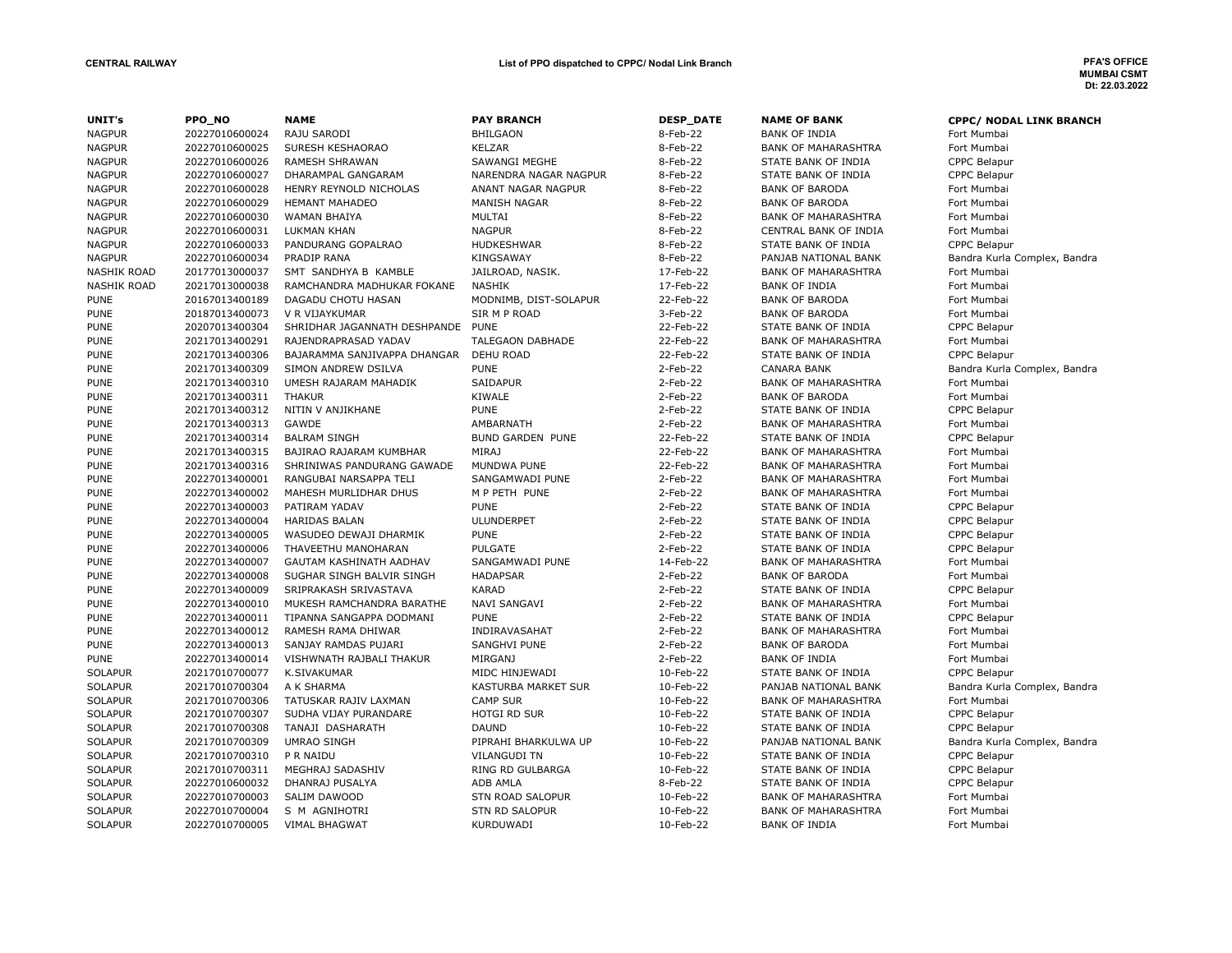| UNIT's              | PPO NO         | <b>NAME</b>                        | <b>PAY BRANCH</b>        | <b>DESP DATE</b> | <b>NAME OF BANK</b>        | <b>CPPC/ NODAL LINK BRANCH</b> |
|---------------------|----------------|------------------------------------|--------------------------|------------------|----------------------------|--------------------------------|
| <b>SOLAPUR</b>      | 20227010700006 | MUKHTYAR RAHIMAN                   | <b>STN RD SALOPUR</b>    | 10-Feb-22        | <b>BANK OF MAHARASHTRA</b> | Fort Mumbai                    |
| <b>SOLAPUR</b>      | 20227010700007 | <b>KASHINATH SADASHIV</b>          | <b>WADIA HOSPITAL</b>    | 10-Feb-22        | <b>BANK OF MAHARASHTRA</b> | Fort Mumbai                    |
| <b>SOLAPUR</b>      | 20227010700008 | <b>NARAYAN</b>                     | <b>SALOPUR</b>           | 10-Feb-22        | STATE BANK OF INDIA        | CPPC Belapur                   |
| <b>SOLAPUR</b>      | 20227010700009 | RAHIMATBEE ABDUL AZIZ              | SAT RASTA SALOPUR        | 10-Feb-22        | STATE BANK OF INDIA        | CPPC Belapur                   |
| <b>SOLAPUR</b>      | 20227010700010 | ARPA MOSES KAMBOYA                 | <b>DAUND</b>             | 10-Feb-22        | <b>BANK OF MAHARASHTRA</b> | Fort Mumbai                    |
| <b>SOLAPUR</b>      | 20227010700011 | PURUSHOTTAM TULSIRAM               | WARI AHMADNAGAR          | 10-Feb-22        | <b>BANK OF BARODA</b>      | Fort Mumbai                    |
| <b>SOLAPUR</b>      | 20227010700012 | DATTATRYA NIKAM                    | <b>DAUND</b>             | 10-Feb-22        | <b>CANARA BANK</b>         | Bandra Kurla Complex, Bandra   |
| <b>SOLAPUR</b>      | 20227010700013 | SK MOHAMMED A SAHEB                | <b>KURDUWADI</b>         | 10-Feb-22        | <b>BANK OF INDIA</b>       | Fort Mumbai                    |
| <b>SOLAPUR</b>      | 20227010700014 | DHARIAPPA SHESHAPPA                | <b>BIJAPUR</b>           | 10-Feb-22        | <b>CANARA BANK</b>         | Bandra Kurla Complex, Bandra   |
| <b>SOLAPUR</b>      | 20227010700015 | DIPAK SURYAKANT RAUT               | SARASWATI CHOWK SALOPUR  | 10-Feb-22        | <b>CANARA BANK</b>         | Bandra Kurla Complex, Bandra   |
| <b>SOLAPUR</b>      | 20227010700016 | CHANDRAKANT DIGAMBER               | <b>KURDUWADI</b>         | 10-Feb-22        | <b>BANK OF INDIA</b>       | Fort Mumbai                    |
| SOLAPUR             | 20227010700017 | RAMESH DEVAPPA KATTI               | <b>STN ROAD SALOPUR</b>  | 10-Feb-22        | <b>BANK OF MAHARASHTRA</b> | Fort Mumbai                    |
| <b>SOLAPUR</b>      | 20227010700018 | RANGNATH VELLAN                    | ULUNDERPET               | 10-Feb-22        | STATE BANK OF INDIA        | CPPC Belapur                   |
| <b>SOLAPUR</b>      | 20227010700019 | KAILASH VISWANATH                  | <b>STN RD SALOPUR</b>    | 10-Feb-22        | <b>BANK OF MAHARASHTRA</b> | Fort Mumbai                    |
| <b>SOLAPUR</b>      | 20227010700020 | <b>EKBAL TARASHA</b>               | <b>PUNTAMBA</b>          | 10-Feb-22        | <b>BANK OF MAHARASHTRA</b> | Fort Mumbai                    |
| <b>SOLAPUR</b>      | 20227010700021 | R D LONDHE                         | MANGALWAR PETH SALOPUR   | 10-Feb-22        | <b>CANARA BANK</b>         | Bandra Kurla Complex, Bandra   |
| <b>SOLAPUR</b>      | 20227010700022 | ANILKUMAR KASHINATH SONAWANE       | SHRIRAMPUR               | 10-Feb-22        | STATE BANK OF INDIA        | CPPC Belapur                   |
| WAO BHUSAWAL        | 20217011500066 | ANIL PRALHAD NEMADE                | <b>SAVDA</b>             | 11-Feb-22        | STATE BANK OF INDIA        | CPPC Belapur                   |
| WAO BHUSAWAL        | 20217011500082 | MOHAN UKHARDU PATIL                | <b>BSL</b>               | 7-Feb-22         | UNION BANK OF INDIA        | Reay Road, Mumbai              |
| WAO BHUSAWAL        | 20217011500083 | <b>PATEL</b>                       | <b>BSL</b>               | 4-Feb-22         | PANJAB NATIONAL BANK       | Bandra Kurla Complex, Bandra   |
| WAO BHUSAWAL        | 20217011500084 | LATA ARUN TAYADE                   | <b>BSL</b>               | 7-Feb-22         | <b>BANK OF INDIA</b>       | Fort Mumbai                    |
| WAO BHUSAWAL        | 20217011500085 | <b>ASRAF ALI</b>                   | BHITAULI BAZAR           | 4-Feb-22         | STATE BANK OF INDIA        | CPPC Belapur                   |
| <b>WAO BHUSAWAL</b> | 20227011500001 | <b>RAM PHAL YADAV</b>              | <b>BHUSAWAL</b>          | 11-Feb-22        | STATE BANK OF INDIA        | CPPC Belapur                   |
| WAO BHUSAWAL        | 20227011500002 | PUNJABRAO RAMBHAU BHOJANE          | <b>BHUSAWAL</b>          | 11-Feb-22        | STATE BANK OF INDIA        | CPPC Belapur                   |
| WAO BHUSAWAL        | 20227011500003 | MURLIDHAR SONAJI AMBULKAR          | <b>BHUSAWAL</b>          | 11-Feb-22        | <b>BANK OF BARODA</b>      | Fort Mumbai                    |
| WAO MANMAD          | 20217011600047 | SALIM AKBAR TADVI                  | YAVAL                    | 25-Feb-22        | UNION BANK OF INDIA        | Reay Road, Mumbai              |
| WAO MANMAD          | 20217011600048 | NITYANAND KISHOR                   | MANMAD                   | 25-Feb-22        | STATE BANK OF INDIA        | CPPC Belapur                   |
| WAO MATUNGA         | 20187011200391 | HARISHANKAR H TIWARI               | <b>RAMPUR</b>            | 25-Feb-22        | <b>BANK OF BARODA</b>      | Fort Mumbai                    |
| WAO MATUNGA         | 20207011200068 | NAGESH M JAMKHANDI                 | <b>KAMOTHE</b>           | 25-Feb-22        | CENTRAL BANK OF INDIA      | Fort Mumbai                    |
| <b>WAO MATUNGA</b>  | 20207011200201 | PRABHAKAR U PATIL                  | <b>VEL</b>               | 7-Feb-22         | UNION BANK OF INDIA        | Reay Road, Mumbai              |
| WAO MATUNGA         | 20207011200209 | RAMESH A SALUNKE                   | CPPC BELAPUR NAVI MUMBAI | 7-Feb-22         | STATE BANK OF INDIA        | CPPC Belapur                   |
| WAO MATUNGA         | 20217011200165 | PRAFULLA LAXMAN PATIL              | <b>PALGHAR</b>           | 7-Feb-22         | <b>BANK OF BARODA</b>      | Fort Mumbai                    |
| <b>WAO MATUNGA</b>  | 20217011200509 | SAMPATRAO VINAYAK DHEMARE          | <b>HATID</b>             | 24-Feb-22        | <b>BANK OF INDIA</b>       | Fort Mumbai                    |
| WAO MATUNGA         | 20217011200510 | RAJENDRA H RAUT                    | <b>VIRAR</b>             | 24-Feb-22        | CENTRAL BANK OF INDIA      | Fort Mumbai                    |
| WAO MATUNGA         | 20217011200511 | <b>BHATNAGAR</b>                   | MANDA TITWALA            | 24-Feb-22        | <b>BANK OF BARODA</b>      | Fort Mumbai                    |
| WAO MATUNGA         | 20217011200512 | DILIP K SHETYE                     | PRABHADEVI II            | 24-Feb-22        | <b>CANARA BANK</b>         | Bandra Kurla Complex, Bandra   |
| WAO MATUNGA         | 20217011200513 | <b>GANESH L PILLAI</b>             | AMBARNATH                | 24-Feb-22        | <b>BANK OF BARODA</b>      | Fort Mumbai                    |
| WAO MATUNGA         | 20227011200001 | KISHORE GOVIND TAMBE               | <b>KALYAN</b>            | 7-Feb-22         | <b>BANK OF BARODA</b>      | Fort Mumbai                    |
| WAO MATUNGA         | 20227011200002 | GANESH VISHVESHWAR TANNU           | PAREL                    | 7-Feb-22         | <b>CANARA BANK</b>         | Bandra Kurla Complex, Bandra   |
| WAO MATUNGA         | 20227011200003 | GANGARAM RAKHMA DAGALE             | WASHIND                  | 7-Feb-22         | <b>BANK OF BARODA</b>      | Fort Mumbai                    |
| WAO MATUNGA         | 20227011200004 | RANJANA M NIKAM                    | <b>KALYAN</b>            | 7-Feb-22         | STATE BANK OF INDIA        | CPPC Belapur                   |
| WAO MATUNGA         | 20227011200005 | <b>BUDHANATH RAM</b>               | <b>KURLA</b>             | 7-Feb-22         | STATE BANK OF INDIA        | <b>CPPC Belapur</b>            |
| WAO MATUNGA         | 20227011200006 | BALKRISHNA VASANT GAJEWAR          | <b>KALYAN</b>            | 7-Feb-22         | STATE BANK OF INDIA        | CPPC Belapur                   |
| WAO MATUNGA         | 20227011200007 | SANTOSH Y JADHAV                   | <b>DOMBIVLI</b>          | 7-Feb-22         | <b>BANK OF MAHARASHTRA</b> | Fort Mumbai                    |
| WAO MATUNGA         | 20227011200008 | HARESHWAR M PATIL                  | <b>DEONAR</b>            | 7-Feb-22         | STATE BANK OF INDIA        | CPPC Belapur                   |
| WAO MATUNGA         | 20227011200009 | DAYASHANKAR K PANDEY               | <b>BANSGAON</b>          | 7-Feb-22         | STATE BANK OF INDIA        | CPPC Belapur                   |
| WAO MATUNGA         | 20227011200010 | CHINDHU P NAGARE                   | <b>KALYAN</b>            | 7-Feb-22         | <b>BANK OF MAHARASHTRA</b> | Fort Mumbai                    |
| WAO MATUNGA         | 20227011200011 | BHALCHANDRA NARAYAN CHAVANDE DADAR |                          | 7-Feb-22         | BANK OF MAHARASHTRA        | Fort Mumbai                    |
| WAO MATUNGA         | 20227011200012 | PRABHAKAR S GHATE                  | <b>BHOLJI</b>            | 7-Feb-22         | CENTRAL BANK OF INDIA      | Fort Mumbai                    |
| <b>WAO MATUNGA</b>  | 20227011200013 | SANJAY P THORAT                    | <b>KALYAN</b>            | 7-Feb-22         | <b>BANK OF BARODA</b>      | Fort Mumbai                    |
| WAO MATUNGA         | 20227011200014 | CHARUDATTA M MEHER                 | <b>RANGAON</b>           | 7-Feb-22         | <b>CANARA BANK</b>         | Bandra Kurla Complex, Bandra   |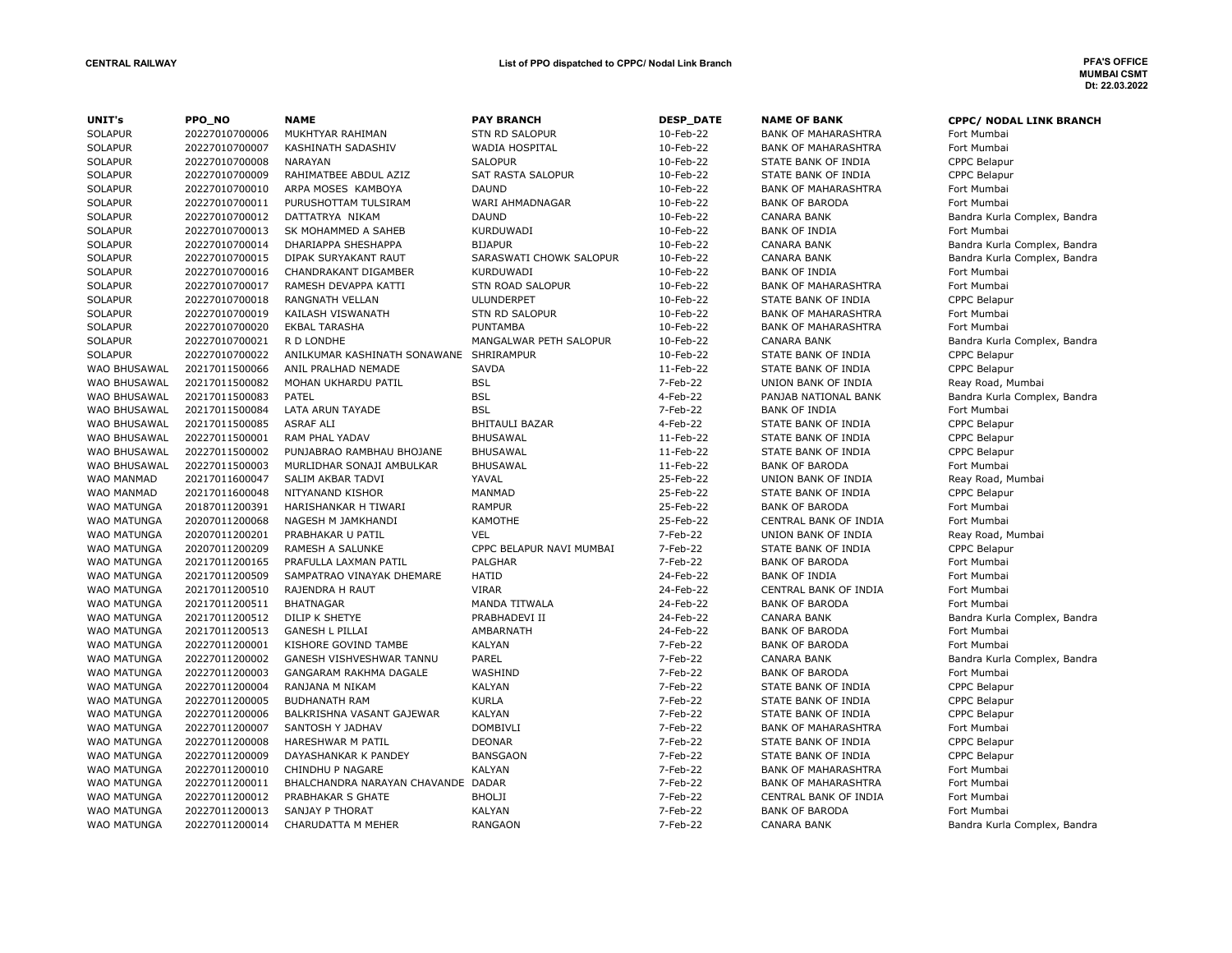| UNIT's             | PPO_NO         | <b>NAME</b>                  | <b>PAY BRANCH</b>     | <b>DESP_DATE</b> | <b>NAME OF BANK</b>        | <b>CPPC/ NODAL LINK BRANCH</b> |
|--------------------|----------------|------------------------------|-----------------------|------------------|----------------------------|--------------------------------|
| <b>WAO MATUNGA</b> | 20227011200015 | SURESH H THAKUR              | <b>KURLA</b>          | 7-Feb-22         | STATE BANK OF INDIA        | CPPC Belapur                   |
| <b>WAO MATUNGA</b> | 20227011200016 | SUNIL B WAGHDHARE            | RAMCHANDRA NAGAR      | 7-Feb-22         | STATE BANK OF INDIA        | <b>CPPC Belapur</b>            |
| <b>WAO MATUNGA</b> | 20227011200017 | PRAKASH GOPAL GHARAT         | <b>RANGAON</b>        | 7-Feb-22         | <b>CANARA BANK</b>         | Bandra Kurla Complex, Bandra   |
| <b>WAO MATUNGA</b> | 20227011200018 | MAHESH GAJANAN RAUL          | NALLASOPARA           | 7-Feb-22         | STATE BANK OF INDIA        | <b>CPPC Belapur</b>            |
| WAO MATUNGA        | 20227011200019 | ATMARAM SHANKAR PEDNEKAR     | <b>BORIVALI</b>       | 7-Feb-22         | STATE BANK OF INDIA        | CPPC Belapur                   |
| <b>WAO MATUNGA</b> | 20227011200020 | PRABHAKAR L MALAIKAR         | <b>KALWA</b>          | 7-Feb-22         | <b>BANK OF MAHARASHTRA</b> | Fort Mumbai                    |
| <b>WAO MATUNGA</b> | 20227011200021 | RACHANA RAVINDRA VARTAK      | <b>MTN</b>            | 7-Feb-22         | <b>CANARA BANK</b>         | Bandra Kurla Complex, Bandra   |
| WAO MATUNGA        | 20227011200022 | JYOTINDRANATH J VYAVAHARE    | <b>CHEMBUR</b>        | 7-Feb-22         | UNION BANK OF INDIA        | Reay Road, Mumbai              |
| <b>WAO MATUNGA</b> | 20227011200023 | AHMED ALI SIKANDAR ALI       | <b>BHADARSA</b>       | 7-Feb-22         | <b>BANK OF BARODA</b>      | Fort Mumbai                    |
| WAO MATUNGA        | 20227011200024 | NITIN G PATIL                | PANVEL                | 7-Feb-22         | <b>BANK OF MAHARASHTRA</b> | Fort Mumbai                    |
| WAO MATUNGA        | 20227011200025 | SHAILA D KADAM               | <b>PUNE</b>           | 7-Feb-22         | STATE BANK OF INDIA        | CPPC Belapur                   |
| WAO MATUNGA        | 20227011200026 | SUDHIR P S                   | <b>KALYAN</b>         | 7-Feb-22         | STATE BANK OF INDIA        | <b>CPPC Belapur</b>            |
| WAO MATUNGA        | 20227011200027 | RAMESHWAR RADHEYSHYAM SINGH  | <b>GHATKOPAR</b>      | 7-Feb-22         | STATE BANK OF INDIA        | <b>CPPC Belapur</b>            |
| WAO MATUNGA        | 20227011200028 | MANOHARLAL AHERWAL           | <b>BHANDUP</b>        | 7-Feb-22         | <b>BANK OF BARODA</b>      | Fort Mumbai                    |
| <b>WAO MATUNGA</b> | 20227011200029 | SHIVADHAR PRASAD MUKTAR RAM  | <b>KALYAN</b>         | 7-Feb-22         | STATE BANK OF INDIA        | <b>CPPC Belapur</b>            |
| WAO MATUNGA        | 20227011200031 | <b>KALPANA S AMBOKAR</b>     | <b>BORIVILI</b>       | 7-Feb-22         | <b>BANK OF INDIA</b>       | Fort Mumbai                    |
| WAO MATUNGA        | 20227011200032 | SHARAD BHASKAR KARANDIKAR    | <b>CANDI BRANCH</b>   | 7-Feb-22         | <b>CANARA BANK</b>         | Bandra Kurla Complex, Bandra   |
| <b>WAO MATUNGA</b> | 20227011200034 | DILIP SHANKAR MADYE          | PINGULI               | 7-Feb-22         | <b>BANK OF INDIA</b>       | Fort Mumbai                    |
| <b>WAO MATUNGA</b> | 20227011200035 | MANMOHANSINGH SWAROOPSINGH   | KALYAN                | 7-Feb-22         | <b>BANK OF BARODA</b>      | Fort Mumbai                    |
| <b>WAO PAREL</b>   | 20167011300037 | ZEENAT NIZAMUDDIN SAYYED     | <b>BYCULLA</b>        | 18-Feb-22        | STATE BANK OF INDIA        | CPPC Belapur                   |
| <b>WAO PAREL</b>   | 20167011300048 | S B MANIAN                   | NAIGAON, MUMBAI       | 18-Feb-22        | STATE BANK OF INDIA        | <b>CPPC Belapur</b>            |
| <b>WAO PAREL</b>   | 20167011300151 | <b>VYANKAT B WAWDANE</b>     | <b>KALYAN EAST</b>    | 7-Feb-22         | <b>BANK OF INDIA</b>       | Fort Mumbai                    |
| <b>WAO PAREL</b>   | 20167011300156 | MADHUKAR LAXMAN GAIKWAD      | <b>NERAL</b>          | 7-Feb-22         | UNION BANK OF INDIA        | Reay Road, Mumbai              |
| <b>WAO PAREL</b>   | 20167011301037 | LALDHAR Z MAURYA             | WAGLE IND. ESTATE     | 7-Feb-22         | STATE BANK OF INDIA        | <b>CPPC Belapur</b>            |
| <b>WAO PAREL</b>   | 20177011300185 | RAMCHANDRA T DAHALE          | <b>KASARA</b>         | 18-Feb-22        | <b>BANK OF MAHARASHTRA</b> | Fort Mumbai                    |
| <b>WAO PAREL</b>   | 20187011300096 | DEEPAK ANNA MASKE            | PAREL                 | 11-Feb-22        | STATE BANK OF INDIA        | <b>CPPC Belapur</b>            |
| <b>WAO PAREL</b>   | 20207011300071 | S ARUNA                      | <b>DOMBIVLI</b>       | 11-Feb-22        | STATE BANK OF INDIA        | <b>CPPC Belapur</b>            |
| <b>WAO PAREL</b>   | 20207011300088 | SIYARAM SHRIRAM              | PAREL                 | 11-Feb-22        | STATE BANK OF INDIA        | <b>CPPC Belapur</b>            |
| <b>WAO PAREL</b>   | 20207011300393 | RETNASWAMY A JEBARAJ         | <b>MULUND</b>         | 10-Feb-22        | <b>INDIAN BANK</b>         | Fort Mumbai                    |
| <b>WAO PAREL</b>   | 20217011300352 | VASUDEO R GAIKWAD            | <b>KYN</b>            | 11-Feb-22        | <b>BANK OF BARODA</b>      | Fort Mumbai                    |
| <b>WAO PAREL</b>   | 20217011300353 | GAUTAM BHIMRAO KAMBLE        | <b>KURLA</b>          | 11-Feb-22        | STATE BANK OF INDIA        | <b>CPPC Belapur</b>            |
| <b>WAO PAREL</b>   | 20217011300355 | <b>VIJAY R SATHE</b>         | <b>THANE</b>          | 11-Feb-22        | <b>BANK OF BARODA</b>      | Fort Mumbai                    |
| <b>WAO PAREL</b>   | 20217011300357 | SHANKAR GANGARAM BHOR        | <b>KYN</b>            | 15-Feb-22        | <b>BANK OF BARODA</b>      | Fort Mumbai                    |
| <b>WAO PAREL</b>   | 20227011300001 | JEETNARAYAN BALADIN YADAV    | <b>BHAWANIGANJ</b>    | 7-Feb-22         | UNION BANK OF INDIA        | Reay Road, Mumbai              |
| <b>WAO PAREL</b>   | 20227011300002 | RAJENDRAPRASAD LAXMAN MHATRE | <b>NERUL</b>          | 7-Feb-22         | STATE BANK OF INDIA        | CPPC Belapur                   |
| <b>WAO PAREL</b>   | 20227011300003 | PRAKASH CHANDRA KHETRA SABAT | VILE PARLE EAST       | 7-Feb-22         | STATE BANK OF INDIA        | <b>CPPC Belapur</b>            |
| <b>WAO PAREL</b>   | 20227011300004 | MUKUND DHARMA KSHIRSAGAR     | <b>BADLAPUR</b>       | 7-Feb-22         | <b>BANK OF INDIA</b>       | Fort Mumbai                    |
| <b>WAO PAREL</b>   | 20227011300005 | VILAS G KAMBLE               | KANDIVLI              | 7-Feb-22         | STATE BANK OF INDIA        | CPPC Belapur                   |
| <b>WAO PAREL</b>   | 20227011300006 | PRAKASH B DALVI              | <b>BYCULLA</b>        | 7-Feb-22         | <b>BANK OF MAHARASHTRA</b> | Fort Mumbai                    |
| <b>WAO PAREL</b>   | 20227011300007 | EKNATH JAYRAM SURASHE        | <b>THANE</b>          | 7-Feb-22         | <b>BANK OF BARODA</b>      | Fort Mumbai                    |
| <b>WAO PAREL</b>   | 20227011300008 | SIDDHESHWAR SHANKAR BHANDARI | <b>BAZARPETH ROAD</b> | 7-Feb-22         | STATE BANK OF INDIA        | <b>CPPC Belapur</b>            |
| <b>WAO PAREL</b>   | 20227011300009 | BISHANDEO RAMDIHAL PAL       | <b>KALYAN</b>         | 7-Feb-22         | CENTRAL BANK OF INDIA      | Fort Mumbai                    |
| <b>WAO PAREL</b>   | 20227011300010 | MOHD HUSSAIN K               | DHARAVI               | 7-Feb-22         | <b>CANARA BANK</b>         | Bandra Kurla Complex, Bandra   |
| <b>WAO PAREL</b>   | 20227011300011 | <b>RAMESH SETHI</b>          | KUKUDAKHANDI          | 7-Feb-22         | <b>INDIAN OVERSEAS</b>     | Fort Mumbai                    |
| <b>WAO PAREL</b>   | 20227011300012 | VIPIN KRISHAN SHARMA         | <b>CHUNABHATTI</b>    | 7-Feb-22         | <b>CANARA BANK</b>         | Bandra Kurla Complex, Bandra   |
| <b>WAO PAREL</b>   | 20227011300013 | RAMASHANKAR CHHOTELAL YADAV  | SANTRAVIDAS NAGAR     | 7-Feb-22         | <b>BANK OF BARODA</b>      | Fort Mumbai                    |
| <b>WAO PAREL</b>   | 20227011300014 | BHIKAJI GANPAT GAONKAR       | LALBAUG               | 7-Feb-22         | <b>BANK OF INDIA</b>       | Fort Mumbai                    |
| <b>WAO PAREL</b>   | 20227011300015 | YAAR MOHAMMAD KHAN           | NALASOPARA WEST       | 7-Feb-22         | <b>BANK OF INDIA</b>       | Fort Mumbai                    |
| <b>WAO PAREL</b>   | 20227011300016 | BALKRISHNA DADU SARMALKAR    | <b>MULUND EAST</b>    | 7-Feb-22         | STATE BANK OF INDIA        | <b>CPPC Belapur</b>            |
| <b>WAO PAREL</b>   | 20227011300017 | <b>G ARIVAZHAGAN</b>         | CHENNAI ADAMBAKKAM    | 7-Feb-22         | <b>CANARA BANK</b>         | Bandra Kurla Complex, Bandra   |
| <b>WAO PAREL</b>   | 20227011300018 | RAMAYAN CHANDRA SUDHANSHU    | CHINCHPOKLI           | 7-Feb-22         | STATE BANK OF INDIA        | <b>CPPC Belapur</b>            |